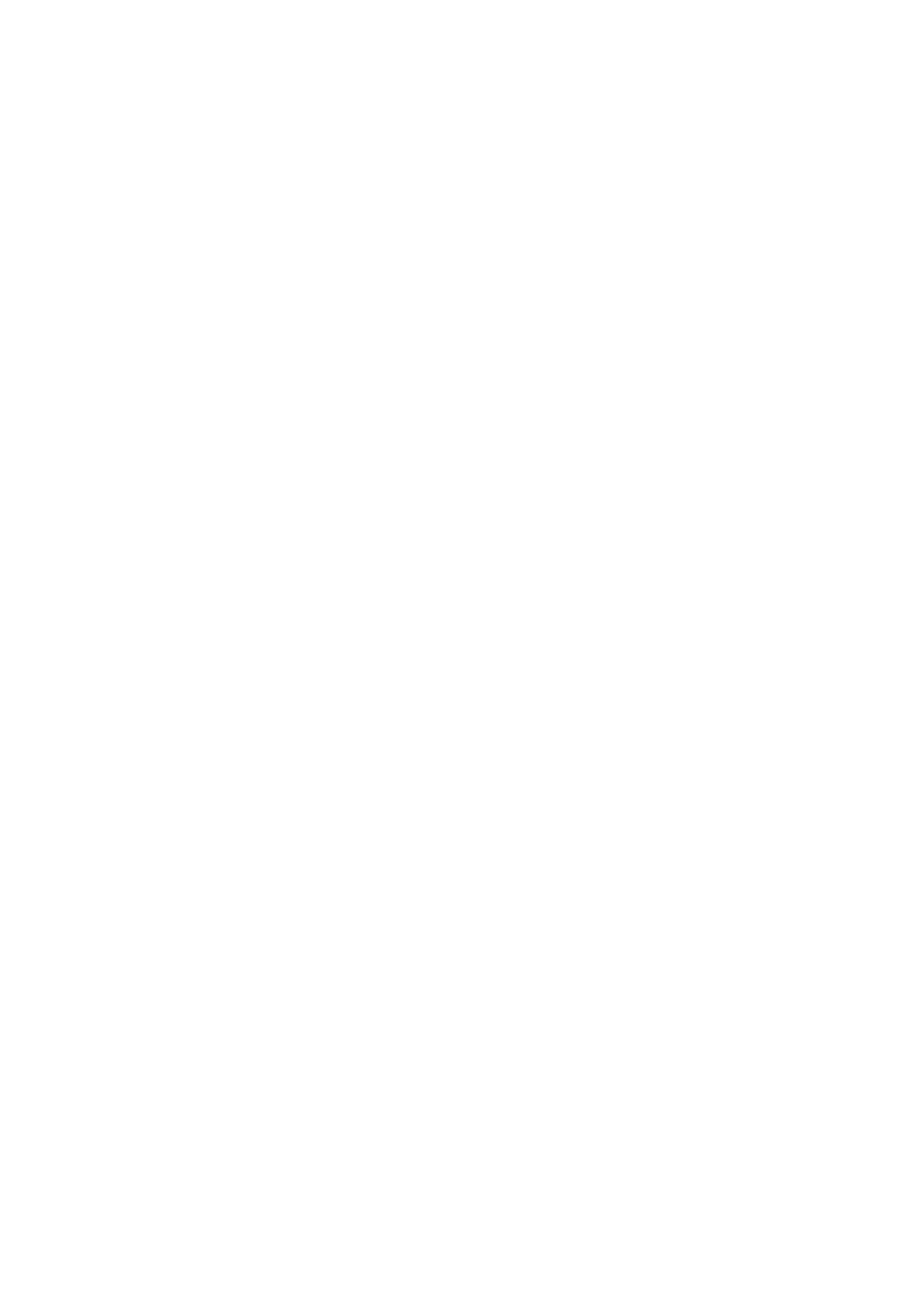# Index

| <b>Foreword</b>                                                                                                                                                            | 3  |
|----------------------------------------------------------------------------------------------------------------------------------------------------------------------------|----|
| <b>Prison Administration and Prisons</b><br>Amministrazione penitenziaria e Istituti di pena                                                                               | 5  |
| <b>External Enforcement Services</b><br><b>Uffici di Esecuzione Penale Esterna</b>                                                                                         | 8  |
| <b>Surveillance Judges</b><br>Magistratura di Sorveglianza                                                                                                                 | 11 |
| <b>Guarantors for the Rights of Persons Detained</b><br>or Deprived of Personal Liberty<br>Garanti dei diritti delle persone detenute<br>o private della libertà personale | 14 |
| <b>Information Offices at the Lawyers Associations</b><br>Sportello del cittadino presso gli Ordini degli Avvocati                                                         | 20 |
| <b>Prison Volunteer Organizations</b><br>Associazioni di volontariato penitenziario                                                                                        | 22 |
| <b>Public Employment Services</b><br><b>Centri per l'Impiego</b>                                                                                                           | 28 |
| <b>Regional Committee for Human Rights</b><br>Comitato regionale per i diritti umani                                                                                       | 31 |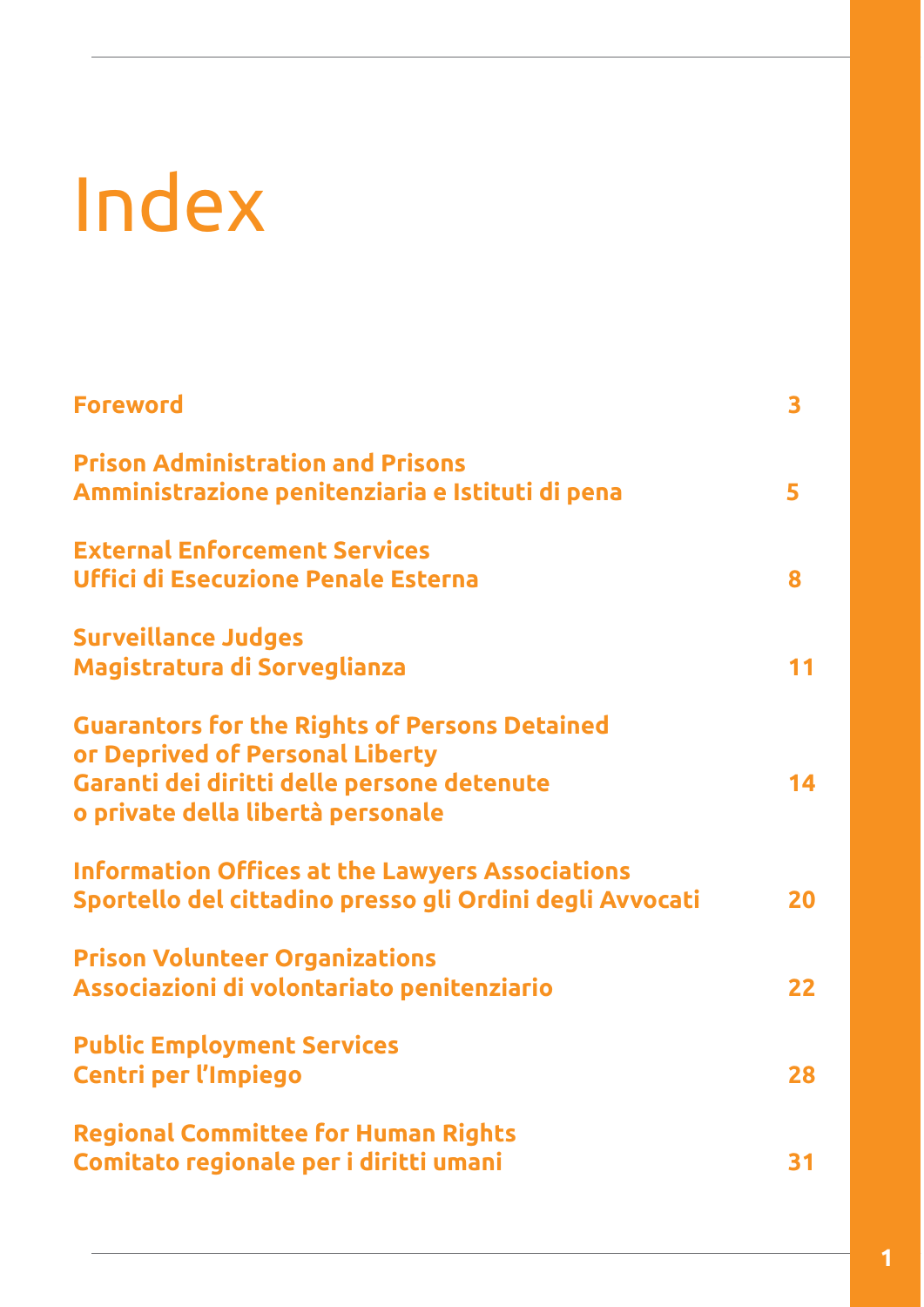# "The degree of civilization in a society can be judged by entering its prisons"

**(Dostoyevsky, "The House of the Dead")**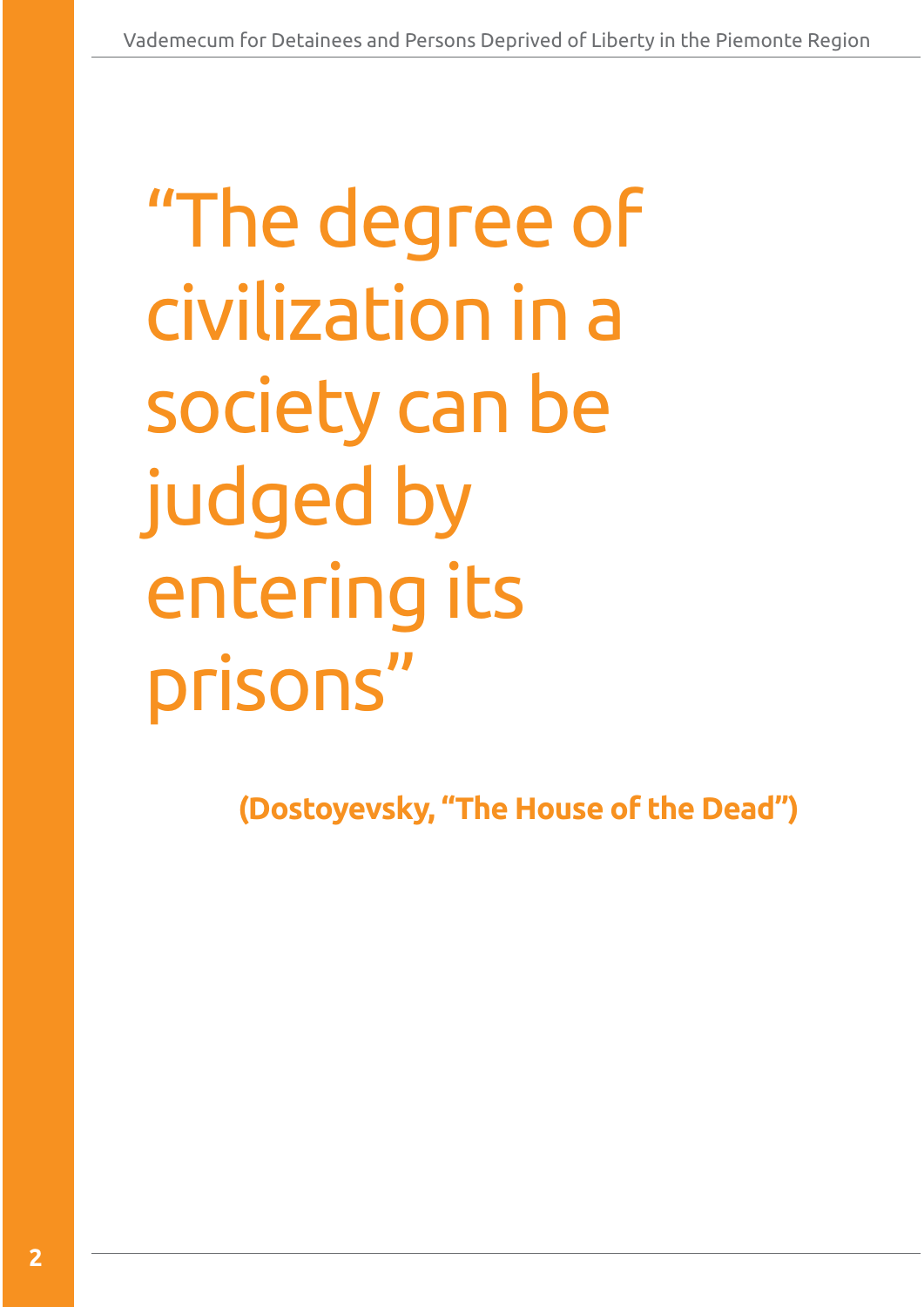# **Foreword**

**I**<br>In t is sometimes hard to find one's way through the complex world of services and institutions. Citizens may face obstacles in fulfilling their legitimate expectations and needs. But this situation becomes even more difficult for persons detained, interned or released from prison. Their peculiar condition may become an insuperable barrier to the achievement of their rights, their social reintegration, as well as their personal dignity.

In this view, we hold in very high regard the "Guide to Rights. Orienting between norms and prison practices", published by the Department of Law of the University of Torino and the Fondazione CRT, in collaboration with students and professors.

The Regional Parliament of Piemonte - with the Regional Committee for Human Rights and the Regional Guarantor for the rights of persons detained or deprived of personal liberty - supports the project of this useful and effective Guide. Moreover, we decided to publish this "Handbook for detainees and persons deprived of liberty in the Piemonte Region", as a complementary tool to the Guide.

The whole society is highly interested in supporting the Penitentiary Administration to enforce the principle stated by art. 27 of the Italian Constitution: "Punishments may not be inhuman and shall aim at re-educating the convicted".

The Regional Parliament of Piemonte is willing to contribute to the affirmation of human rights, and, by means of the present Handbook, the rights of those who are deprived of their liberty.

#### **Mauro Laus**

*President of the Regional Parliament of Piemonte President of the Regional Committee for Human Rights*

#### **Enrica Baricco**

*Vice-President of the Regional Committee for Human Rights*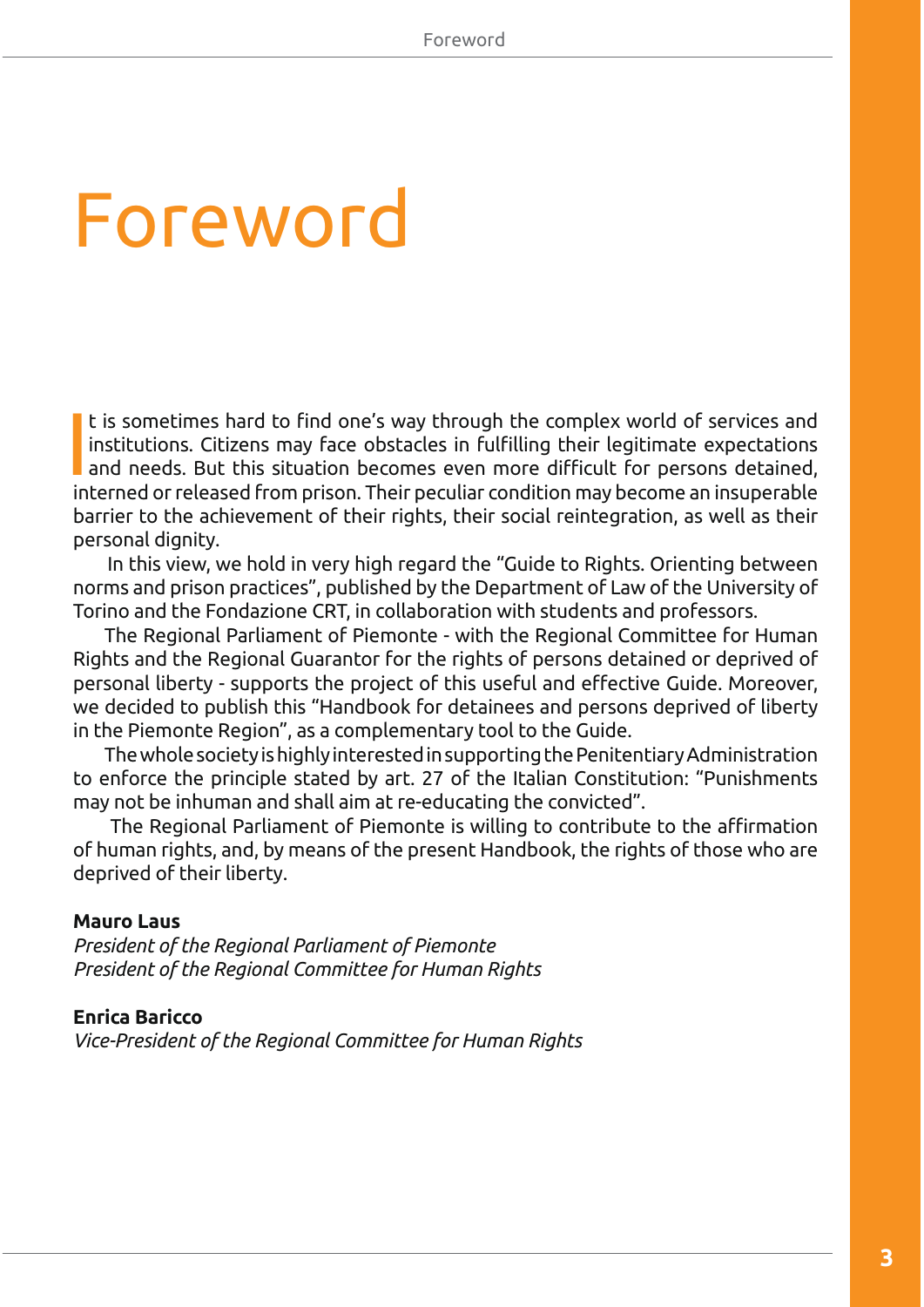**KKP** now to deliberate" is one of the most famous teachings by Luigi Einaudi. Only aware and well-informed citizens are able to give a substantial contribution to civil life.

Furthermore, to become protagonist in our own life, we need to know the interconnections, the networks, and functions of our complex modern society.

People may often find it hard to understand and orientate themselves: Who? What? How? Where? When?... and sometimes also Why? A more fragile citizen may often be unprepared to cope with life. People from disadvantaged backgrounds, with serious problems, who might have experienced a period of detention, are more likely to lose their way when facing bureaucratic issues.

In this view, all the twelve Municipal Guarantors of Piemonte, with the Regional Guarantor for the rights of persons deprived of personal liberty, want to acknowledge the University of Torino for its new and updated Guide to the rights of detainees.

Moreover, the Regional Coordination of Guarantors expresses its satisfaction with the Regional Committee for Human Rights of the Piemonte Regional Parliament for enhancing the students and professors work by publishing and disseminating, in association with the "Guide to rights", this "Handbook for detainees and persons deprived of liberty in the Piemonte Region".

This Handbook is intended to be a practical tool for surviving in this specific, complex and interconnected world. A special thanks to Giuliana Turroni for the translation of this Handbook.

#### **Bruno Mellano**

*Guarantor of the Piemonte Region for the rights of persons detained or deprived of personal liberty*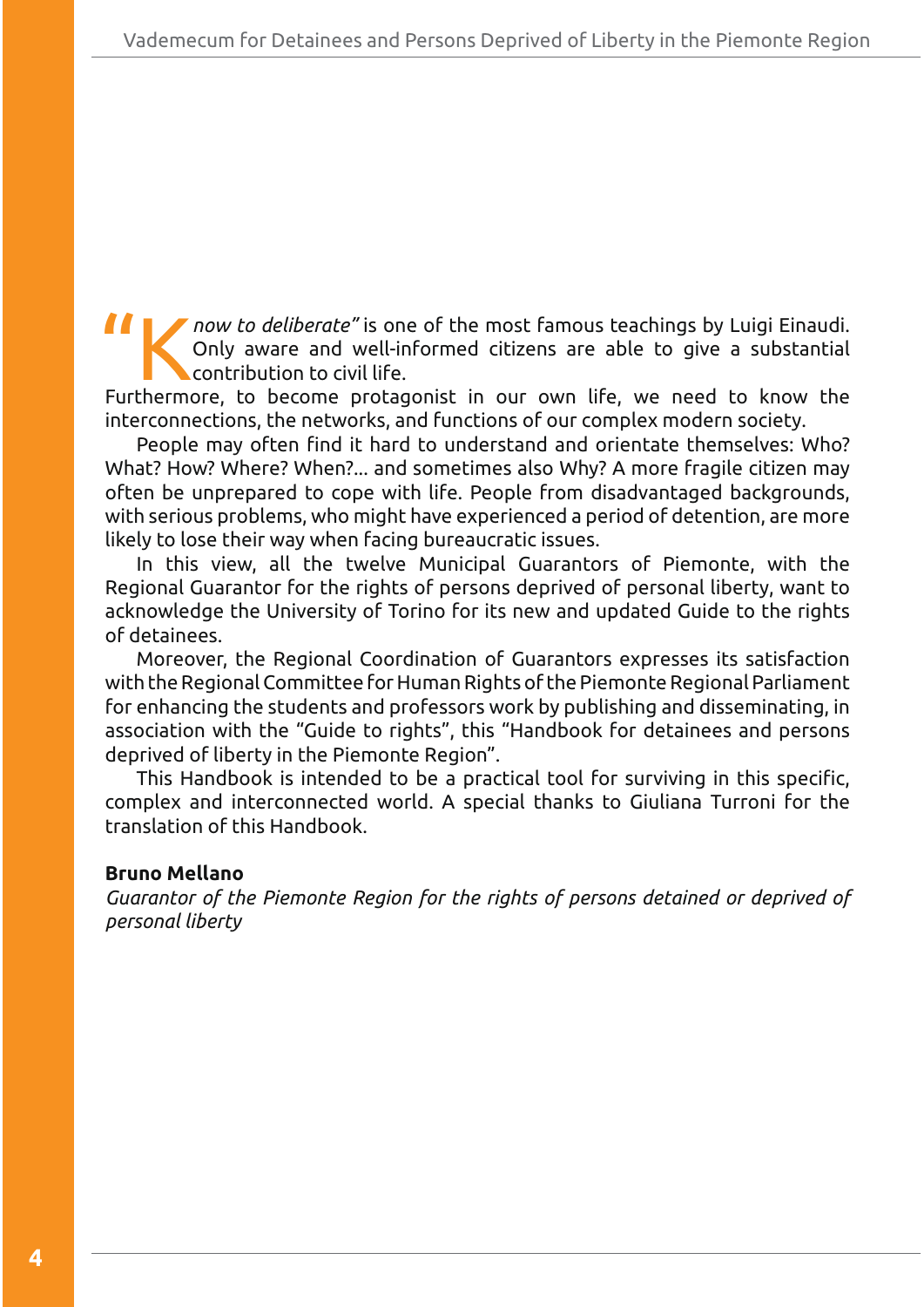# Amministrazione penitenziaria e Istituti di pena Prison Administration and Prisons

# What they are and what they do

The Prison Administration is managed, at a regional level, by units called "Provveditorati regionali", in the framework of the Ministry of Justice. The "Provveditorato del Piemonte, Liguria e Valle d'Aosta" is based in Torino.

The "Provveditorati regionali" have responsibility for staff, service and prison organisation, detainees and inmates, relations with local and regional authorities, and with the National health service. They perform these functions at a local level, according to the Prison Administration Department's programmes, directives, and policies, in order to ensure uniformity of the penitentiary action on the national territory.

In Piemonte, there are thirteen prisons ("Istituti penali") for adults and one correctional youth centre. Those who committed an offence under the age of 18 have the right to remain in the correctional youth centre up to the age of 25, according to law 117/2014.



**Provveditorato del Piemonte, Liguria e Valle d'Aosta** Corso Belgio, 14 - 10151 Torino - Tel. 01119697091 pr.torino@giustizia.it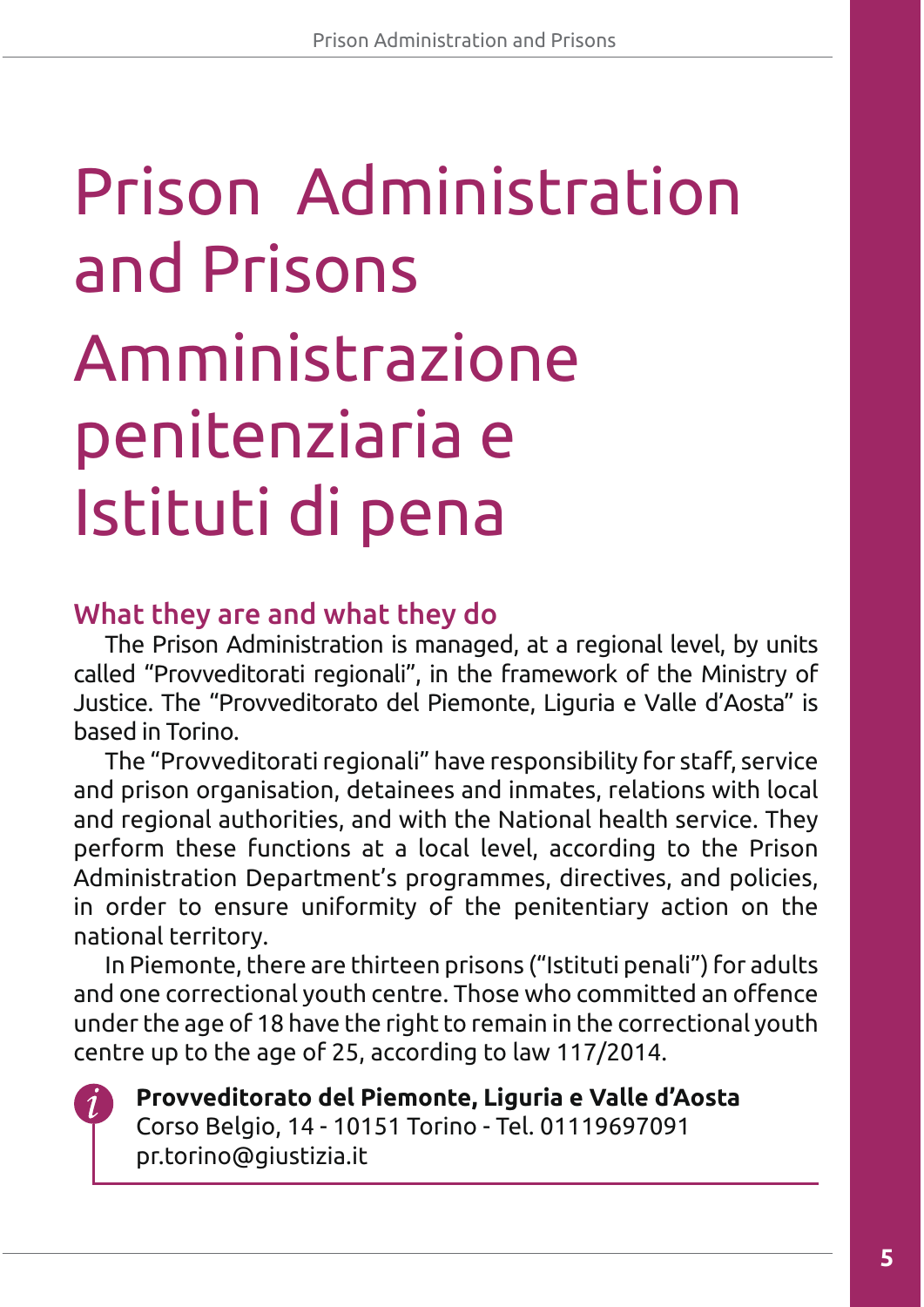# PRISONS IN PIEMONTE

**• ALBA** - Casa di reclusione (Giuseppe Montalto) Loc.Toppino - Via Vivaro, 14 - 12051 - Tel. 0173362228 cc.alba@giustizia.it - pec: cc.alba@giustiziacert.it **CALESSANDRIA** - Casa circondariale (Cantiello e Gaeta) Piazza Don Soria, 37 - 15121 - Tel. 0131236271 cc.alessandria@giustizia.it - pec: cc.alessandria@giustiziacert.it **• ALESSANDRIA** - Casa di reclusione (San Michele) Strada Statale per Casale, 50/A - 15121 - Tel. 0131361781 cr.alessandria@giustizia.it - pec: cr.alessandria@giustiziacert.it **• ASTI** - Casa di reclusione ad Alta Sicurezza Frazione Quarto Inferiore, 266 - 14030 - Tel. 0141293731 cc.asti@giustizia.it - pec: cc.asti@giustiziacert.it **BIELLA** - Casa circondariale Viale dei Tigli, 14 - 13900 - Tel. 0158492832 cc.biella@giustizia.it - pec: cc.biella@giustiziacert.it **CUNEO** - Casa circondariale (Cerialdo) Via Roncata, 75 - 12100 - Tel. 0171449911 cc.cuneo@giustizia.it - pec: cc.giustiziacert.it **FOSSANO** - Casa di reclusione a custodia attenuata - (Santa Caterina) Via S.Giovanni Bosco, 48 - 12045 - Tel. 0172635791 cr.fossano@giustizia.it - pec: cr.fossano@giustiziacert.it **IVREA** - Casa circondariale Corso Vercelli, 165 - 10015 - Tel. 0125614311 cc.ivrea@giustizia.it - pec: cc.ivrea@giustiziacert.it **• NOVARA** - Casa circondariale (Sforzesca) Via Sforzesca, 49 - 28100 - Tel. 0321483511 cc.novara@giustizia.it - pec: cc.novara@giustiziacert.it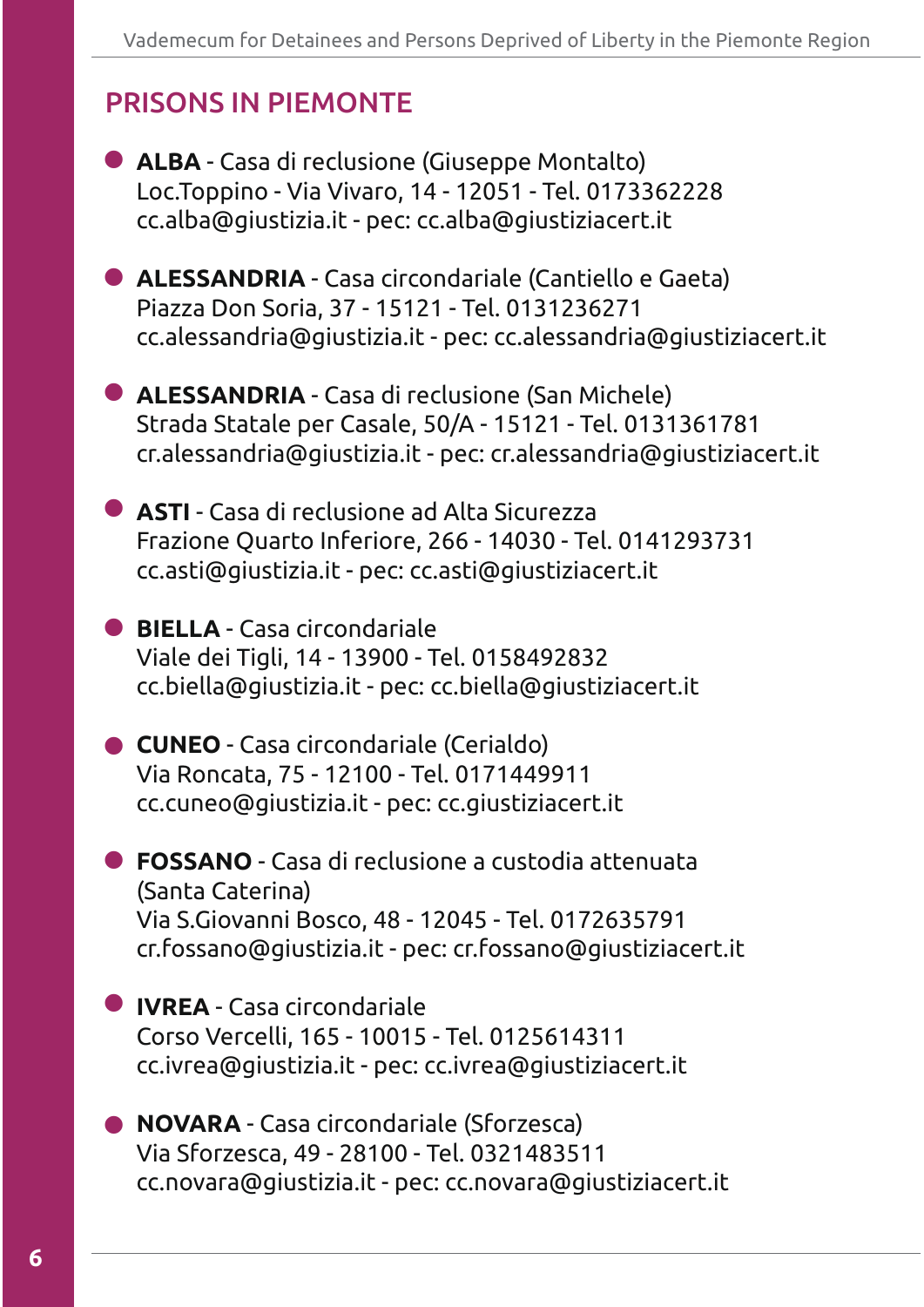- **SALUZZO** Casa di reclusione (Rodolfo Morandi) Regione Bronda, 19/B - 12037 - Tel. 0175248125 cr.saluzzo@giustizia.it - pec: cr.saluzzo@giustiziacert.it
- **TORINO** Casa circondariale (Lorusso e Cutugno) Via Adelaide Aglietta, 35 - 10151 - Tel. 0114557585 cc.levallette.torino@giustizia.it pec: cc.levallette.torino@giustiziacert.it
	- **VERBANIA** Casa circondariale Via Giuseppe CasTelli, 8 - 28922 - Tel. 0323503843 cc.verbania@giustizia.it - pec: cc.verbania@giustiziacert.it
- $\bullet$  VERCELLI Casa circondariale (Billiemme) Strada Vicinale del Rollone, 19 - 13100 - Tel. 0161215124 cc.vercelli@giustizia.it - pec: cc.vercelli@giustiziacert.it

# NOTE

-

The Correctional Youth Centre in Piemonte is: **Istituto Penale per i Minori "Ferrante Aporti"**  Via Berruti e Ferrero, 3 - 10135 Tel.: 0116194201 - Fax: 0116194249 - ipm.torino.dgm@giustizia.it

IMPORTANT: the Italian juvenile justice system is considered a model across Europe. It consists of the Youth Courts, the Social Services for Minors (USSM), the Correctional Youth Centres (IPM), and the First Reception Centres (CPA) that are non-detention facilities dependent on the Youth Justice Centre (CGM).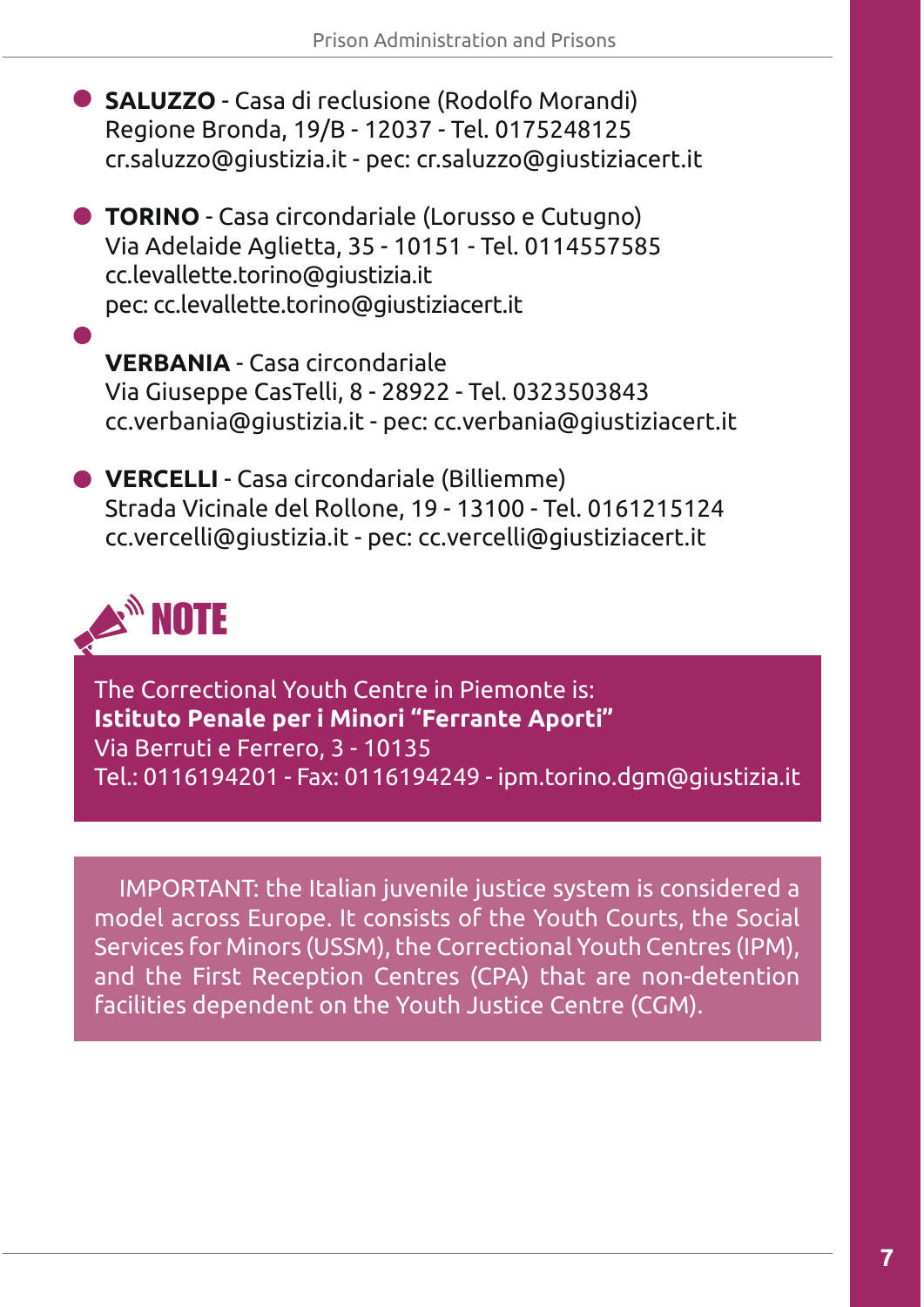# Uffici di Esecuzione Penale Esterna **External** Enforcement Services

# What they are and what they do

The UEPE-External Enforcement Services' main function is the enforcement of non-custodial criminal penalties and alternative measures to detention. To this purpose, they conceive and propose to the Judiciary the treatment programme and monitor its correct implementation. The UEPE's tasks are established by article 72 of law 354/1975 and other criminal execution laws, especially law 67/2014 that introduced the innovative measure of the MAP ("Messa alla prova"). MAP is a sort of probation that suspends and may extinguish a proceeding. The UEPE's activities may include:

- assistance and supervision for persons under probation, either before a conviction (MAP) or serving a judicial sentence entrusted to the social services, as well as under house arrest;
- enforcement of public utility work and alternative measures to detention;
- **•** investigation on probation seekers' personal, family and social situation;
- providing information, on surveillance judiciary demand, to help them reach decisions on the application, modification, extension or revocation of security measures; -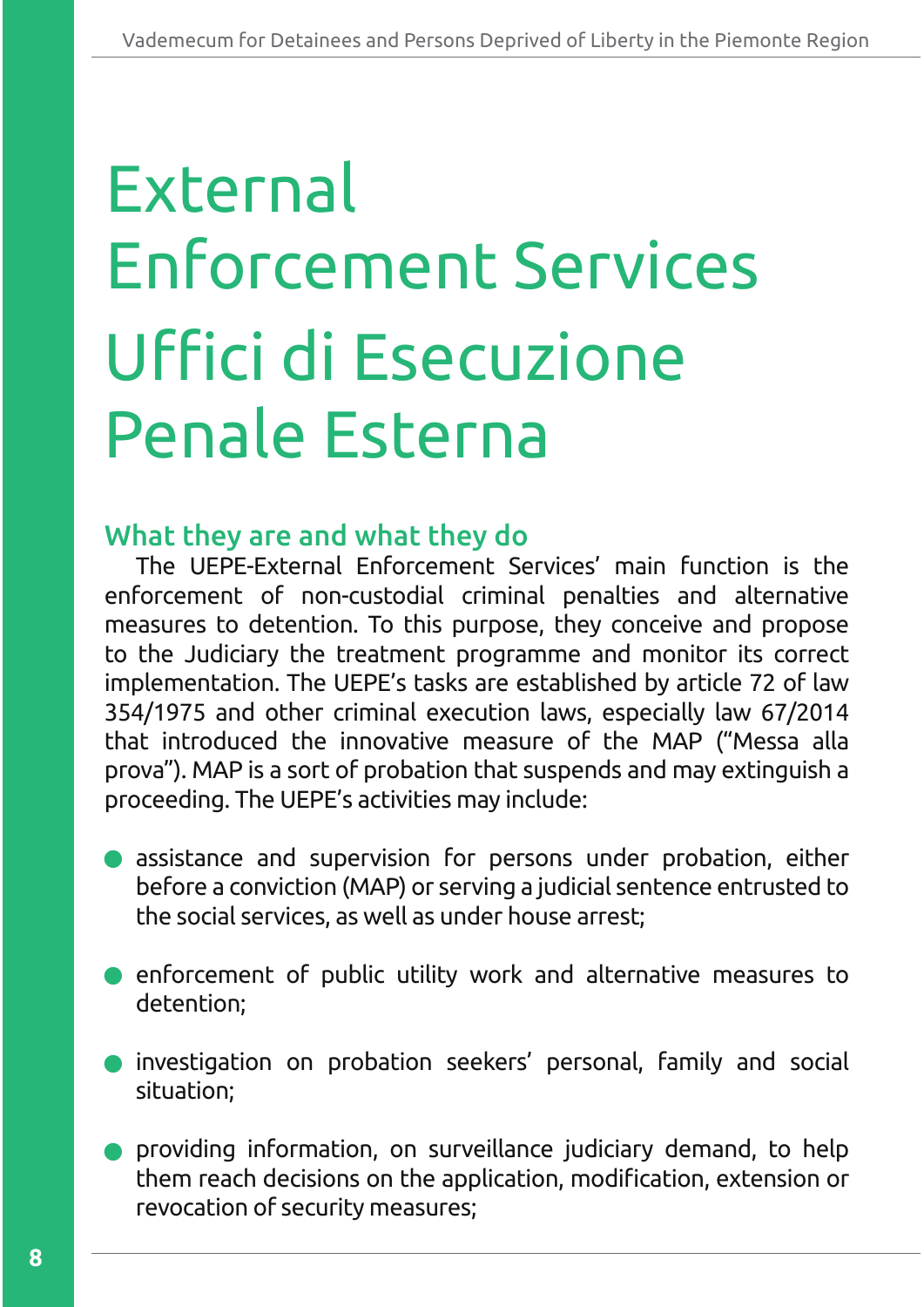- providing advice to prison authorities to foster penitentiary treatment positive outcomes.

## **UEPE ALESSANDRIA**

Via Piacenza, 31 - 15100 Tel: 0131251777 - Fax: 0131264786 - uepe.alessandria@giustizia.it



The UEPE office of Alessandria is a local office, with jurisdiction over the province of Alessandria.

## **UEPE CUNEO**

Via Giovanni Battista Bongiovanni, 32 - 12100 Tel: 0171695777 - Fax: 0171698707 - uepe.cuneo@giustizia.it



The UEPE office of Cuneo is a local office, with jurisdiction over the province of Cuneo.

## **UEPE NOVARA**

Via dei Caccia, 11 - 28100 Tel: 032136325 - Fax: 032133286 - uepe.novara@giustizia.it



The UEPE office of Novara is a district office, with jurisdiction over the provinces of Novara and Verbano Cusio Ossola. A sub-office is located in Verbania, at "S.F.A.P." (Scuola di Formazione dell'Amministrazione Penitenziaria), Piazza Giovanni XXIII, 28 - Tel: 0323502429 - Fax: 0323505375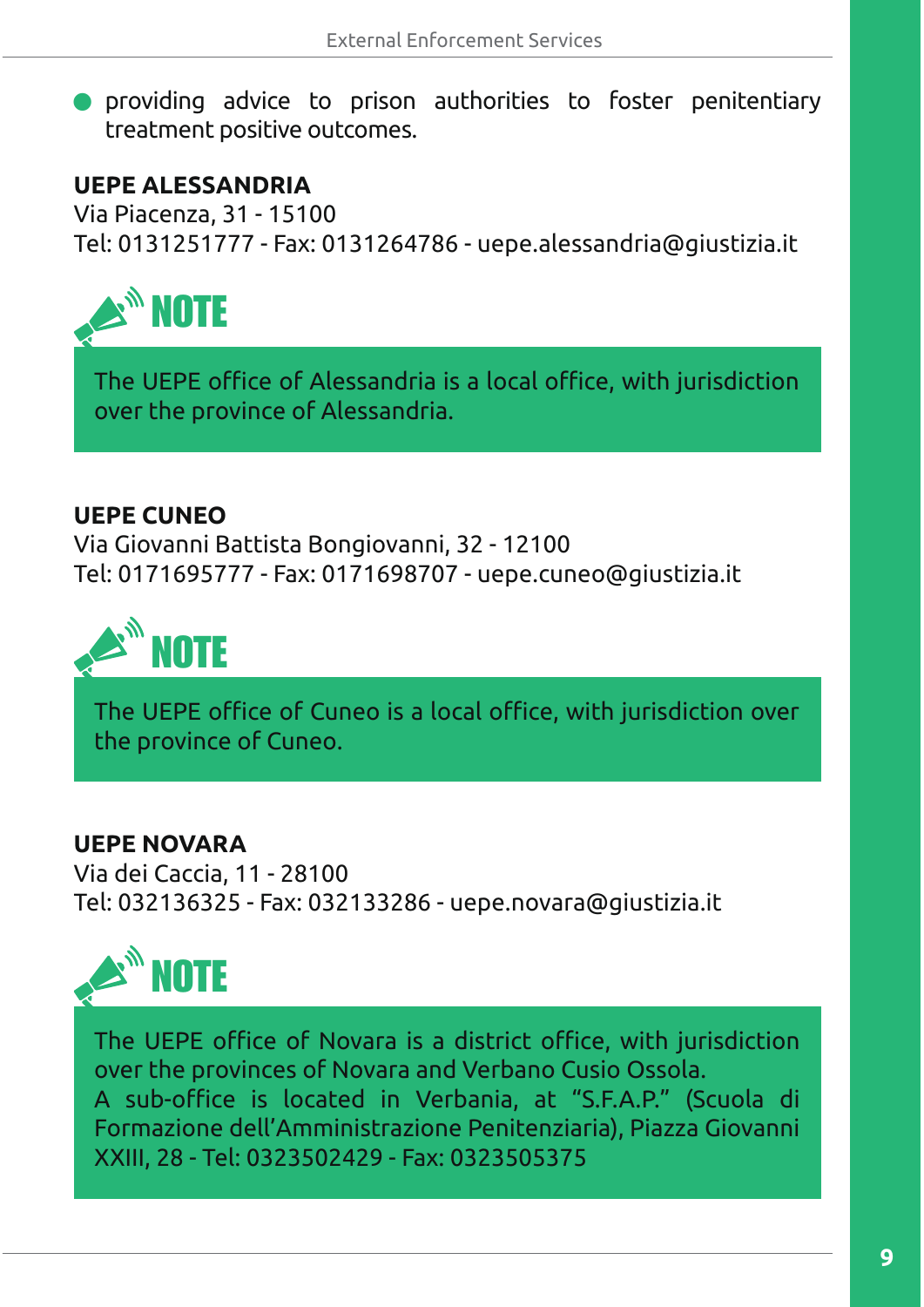## **UEPE TORINO**

Corso Traiano, 84 - 10135 Tel: 0115623661 - Fax: 011544740 - uepe.torino@giustizia.it



The UEPE office of Torino is an inter-district office, with jurisdiction over the Regions of Piemonte, Liguria, and Valle d'Aosta, as well as the provinces of Torino, Asti, and Aosta. The office is about to move to Via Berruti e Ferrero, 1/A - 10135 Torino

## **UEPE VERCELLI**

Corso Libertà, 72 - 13100 Tel: 0161502236/74 - Fax: 0161502195 - uepe.vercelli@giustizia.it



The UEPE office of Vercelli is a local office, with jurisdiction over the provinces of Vercelli and Biella.

IMPORTANT: Youth Social Services (USSM) have jurisdiction over young persons and over persons up to the age of 25 having committed an offence under the age of 18. The USSM is a service of the Juvenile Justice Centre of Piemonte, Liguria, Valle d'Aosta and Massa Carrara, Via Berruti e Ferrero 3 - 10135 Torino - ussm. torino.dgm@giustizia.it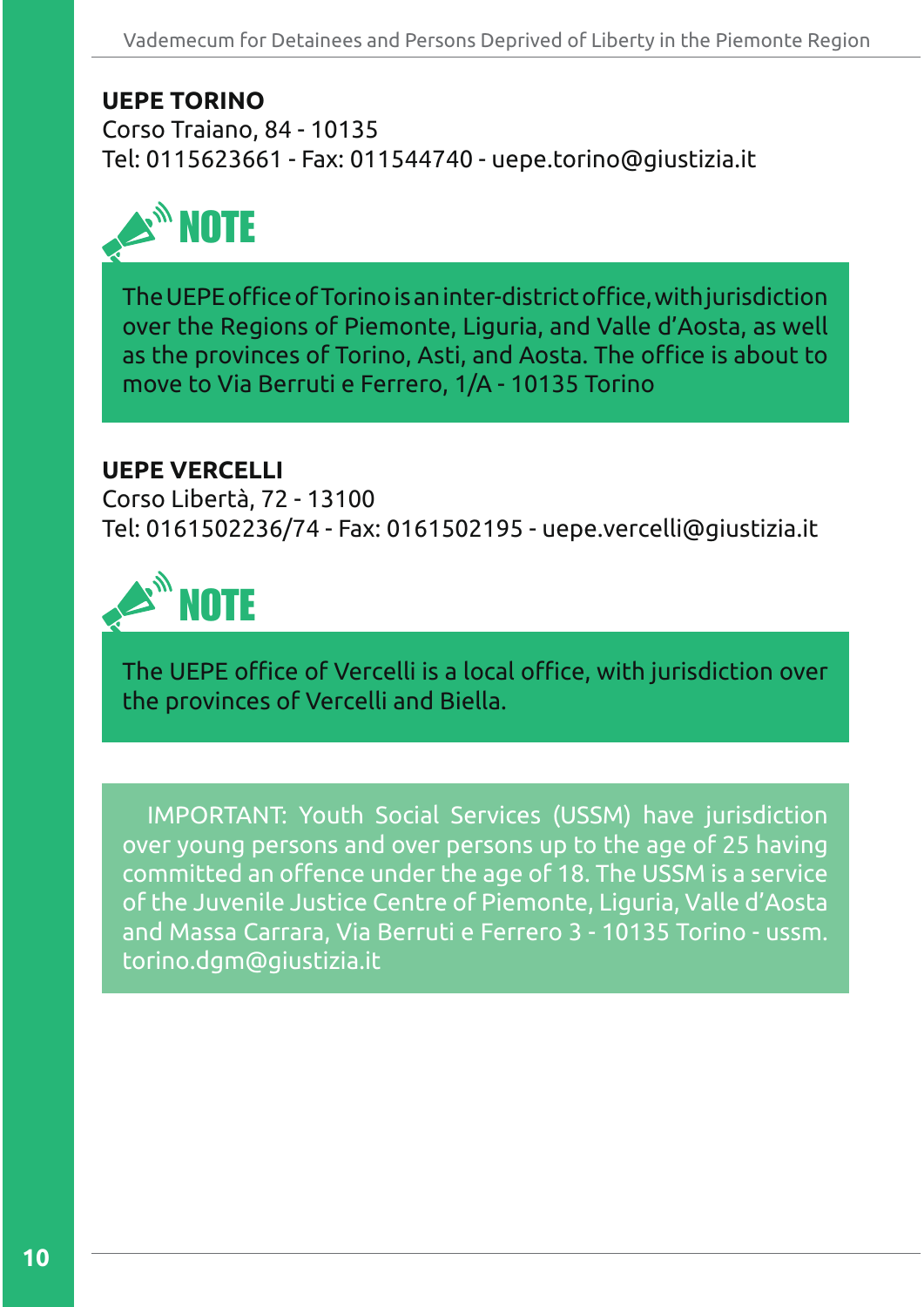# Surveillance Judges Magistratura di Sorveglianza

# **Surveillance Court and Offices**

The Surveillance Court is a collegial body. Its territorial jurisdiction covers the whole Court of Appeal district. On the other hand, the Surveillance Office jurisdiction is defined on the basis of the province areas as well as on the location of the different prisons.

# Surveillance Judge

The surveillance judge oversees the prison organization and decides on the final sentence enforcement. The surveillance judge grants, at the request of the interested party, the so called "benefici", temporary or early releases, alternative measures to detention, and all other matters under his/her jurisdiction, as provided by the penitentiary law and the penal code (security measures). Moreover, the surveillance judge oversees that the defendants are kept in custody in accordance with laws and regulations, as provided by Article 69 of Penitentiary Law.

The Surveillance Offices within the Torino Court of Appeal district are five: Alessandria, Cuneo, Novara, Torino, and Vercelli.

The single judge's jurisdiction is based on various criteria, such as alphabetical (the initial letter of the detainee's name) and territorial (the prison venue).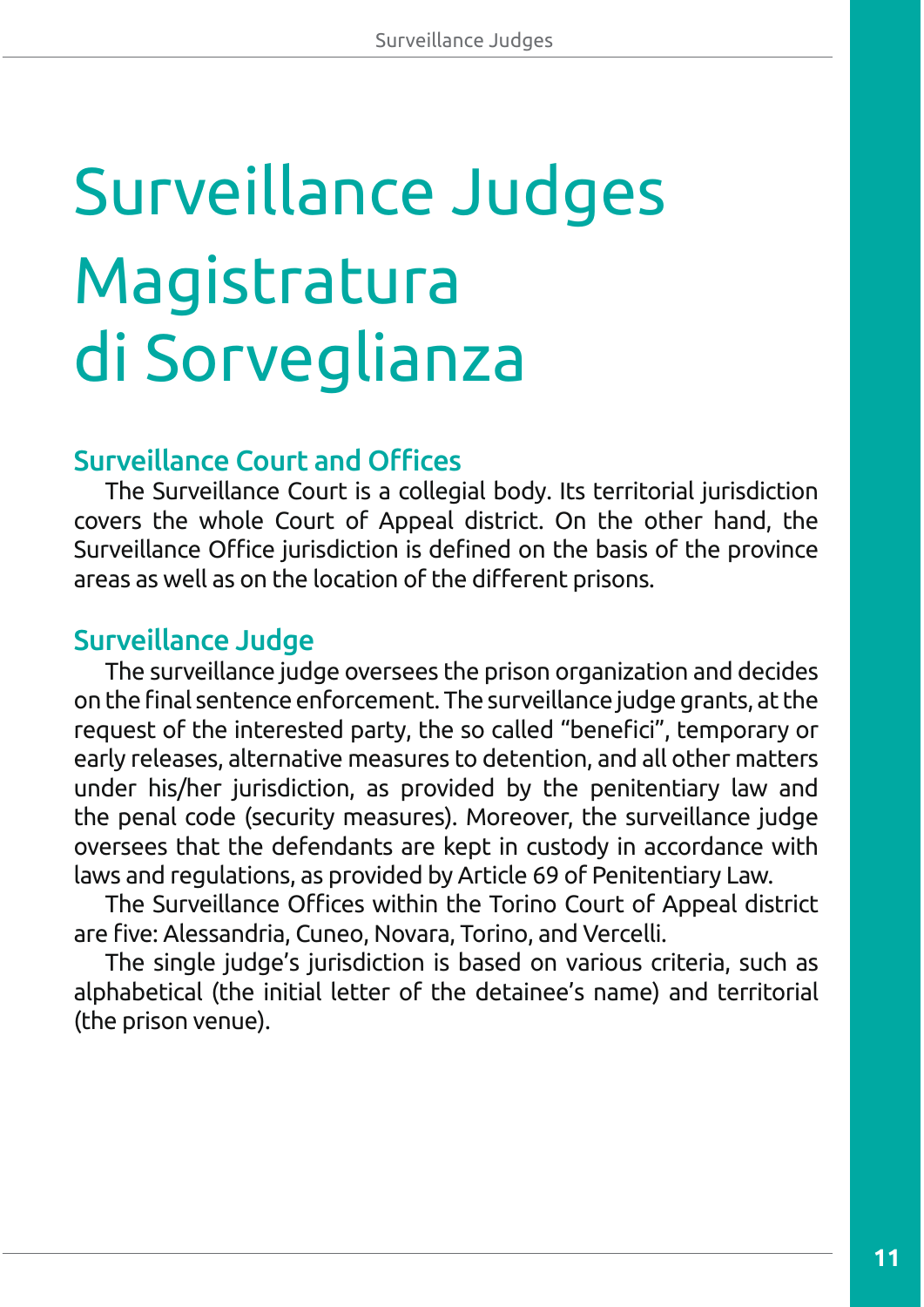**Ufficio di Sorveglianza di ALESSANDRIA** Corso Crimea, 81 - 15100 Tel: 0131284520 - Fax: 0131253718 uffsorv.alessandria@giustizia.it



The Surveillance Office of Alessandria has jurisdiction over the Ordinary Court of Alessandria "territory" (in Italian "circondario") as well as over the prisons of Alessandria.

## Ufficio di Sorveglianza di CUNEO

Piazza Galimberti, 7 - 12100 Tel: 0171607823 - Fax: 0171607820 uffsorv.cuneo@giustizia.it



The Surveillance Office of Cuneo has jurisdiction over the Ordinary Court of Cuneo territory ("circondario") as well as over the prisons of Cuneo, Fossano, and Saluzzo.

## **Ufficio di Sorveglianza di NOVARA**

Via Azario, 15 - 28100 Tel: 03213703102 - Fax: 03213703103 uffsorv.novara@giustizia.it



The Surveillance Office of Novara has jurisdiction over the Ordinary Courts of Aosta, Novara and Verbania territories ("circondari"), as well as over the prisons of Aosta, Novara, and Verbania.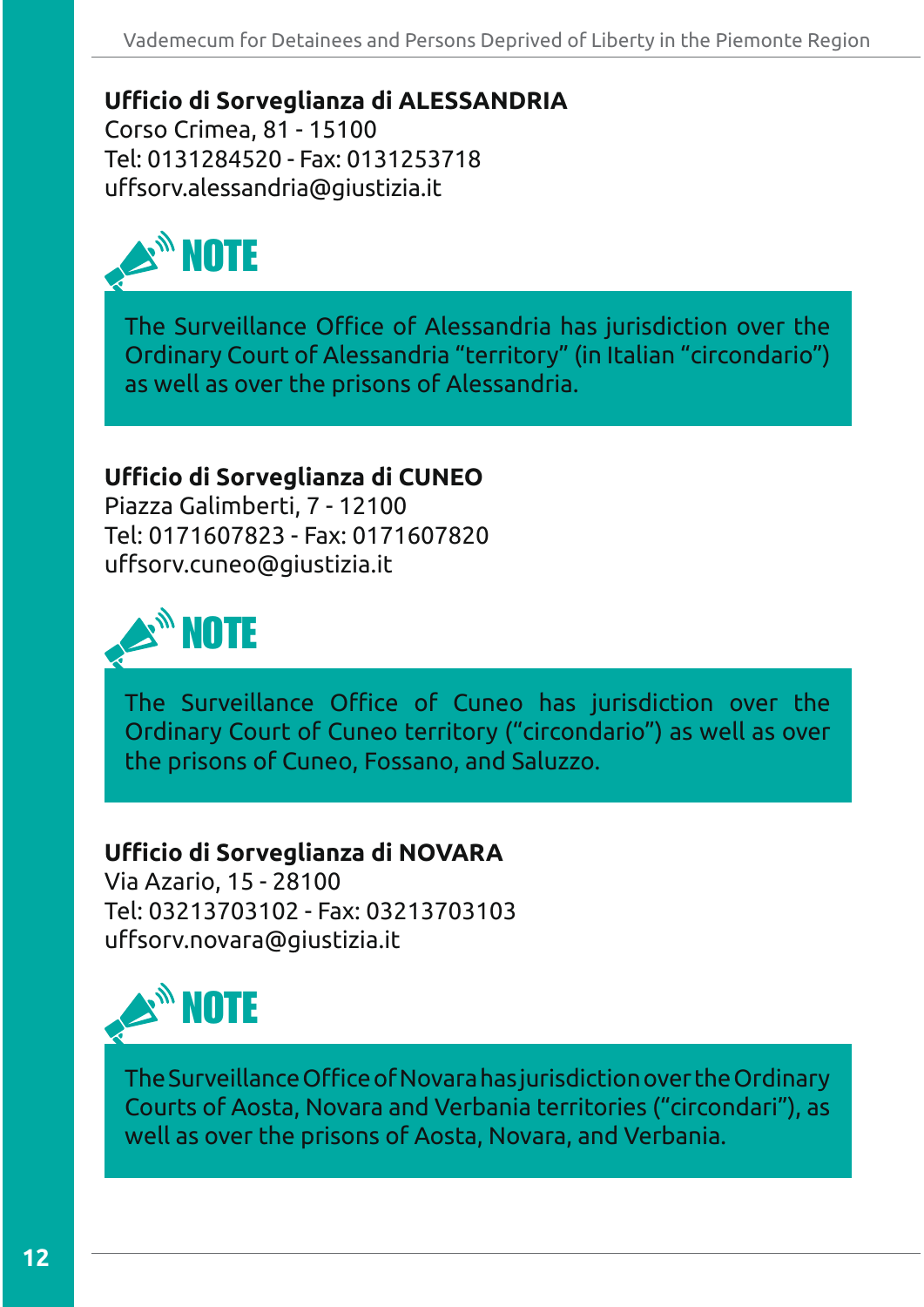# **Tribunale di Sorveglianza di TORINO**  Ufficio di Sorveglianza di TORINO

Via Bologna, 47 - 10152 Tel: 0114327111 - Fax: 0112483921 uffsorv.torino@giustizia.it; ufficio1.tribsorv.torino@giustizia.it (the latter only for security measures)



The Surveillance Office of Torino has jurisdiction over the Ordinary Court of Torino territory ("circondario"), over the prisons of Alba, Asti, and Torino, as well as the REMS of Bra (Cuneo). The Surveillance Court of Torino has jurisdiction over the Court

of Appeal district of Torino, covering all territories of the Regions of Piemonte and Valle d'Aosta.

## **Ufficio di Sorveglianza di VERCELLI**

Via C.F. Di Martiniana, 10 - 13100 Tel: 0161288111 - Fax: 0161288113 uffsorv.vercelli@giustizia.it



The Surveillance Office of Vercelli has jurisdiction over the Ordinary Courts of Biella, Ivrea, and Vercelli territories ("circondari"), over the prisons of Biella, Ivrea, and Vercelli, as well as the REMS of San Maurizio Canavese (Torino).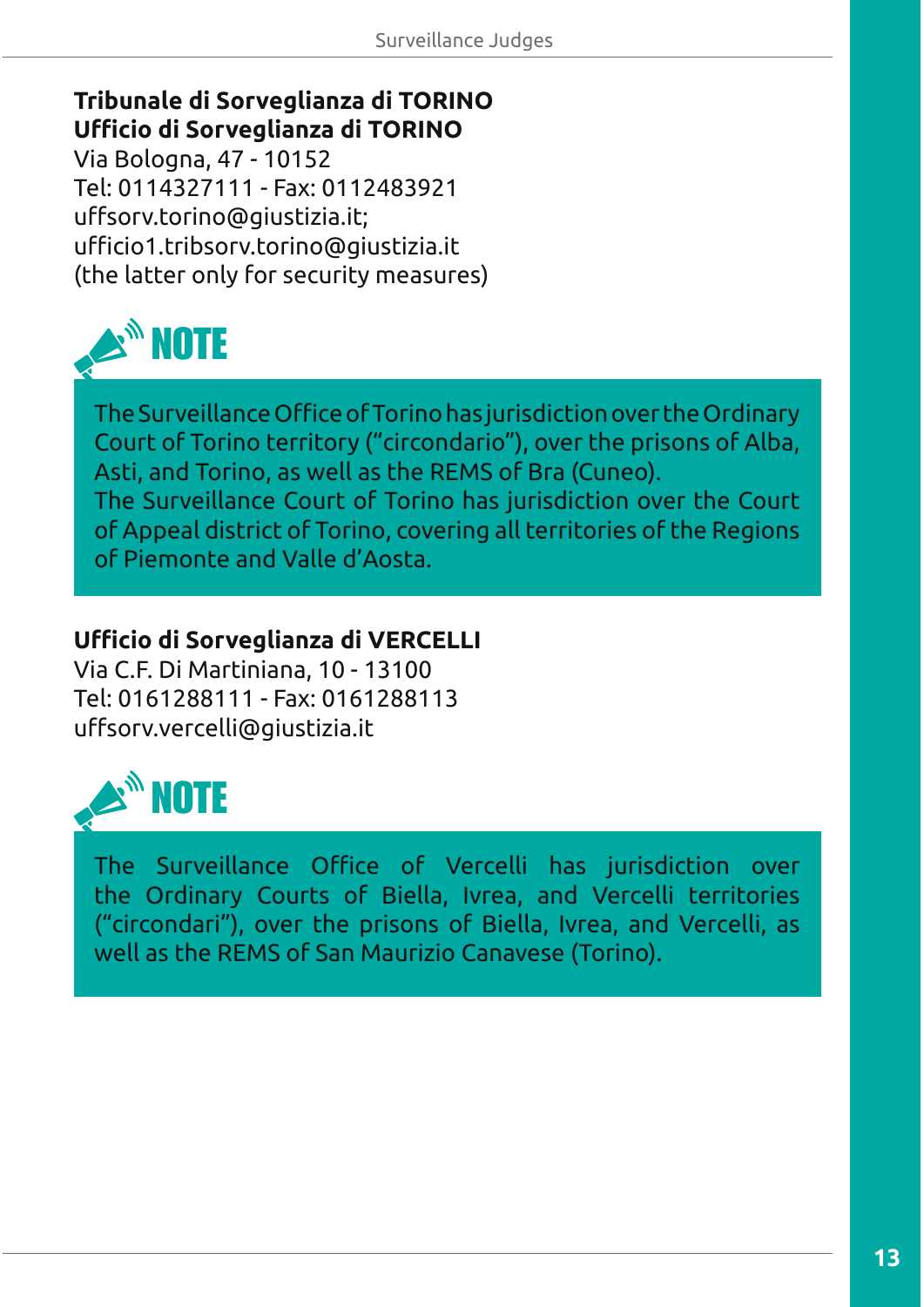# Garanti dei diritti delle persone detenute o private della libertà personale **Guarantors for the Rights of** Persons Detained or Deprived of Personal Liberty

# **NATIONAL GUARANTOR**

# What it is and what it does

The National Guarantor (NG) is an independent collegial body that monitors and visits any site of detention or deprivation of personal liberty, such as prisons, police detention cells, centres for migrants, REMS, the recently established institutes after the OPG closure, the mandatory medical treatments (TSO). Visits are aimed at identifying critical issues and finding solutions, in cooperation with the authority in charge. Moreover, the NG expresses remarks and specific recommendations for situations that originate protests or complaints by the persons deprived of their liberty, except for the jurisdictional claims requiring the Surveillance Judge intervention.

The Italian NG has two other main duties. The first one follows the ratification of the United Nations' Optional Protocol to the Convention against Torture. The Optional Protocol puts Member States under an obligation to set up an independent National Preventive Mechanism to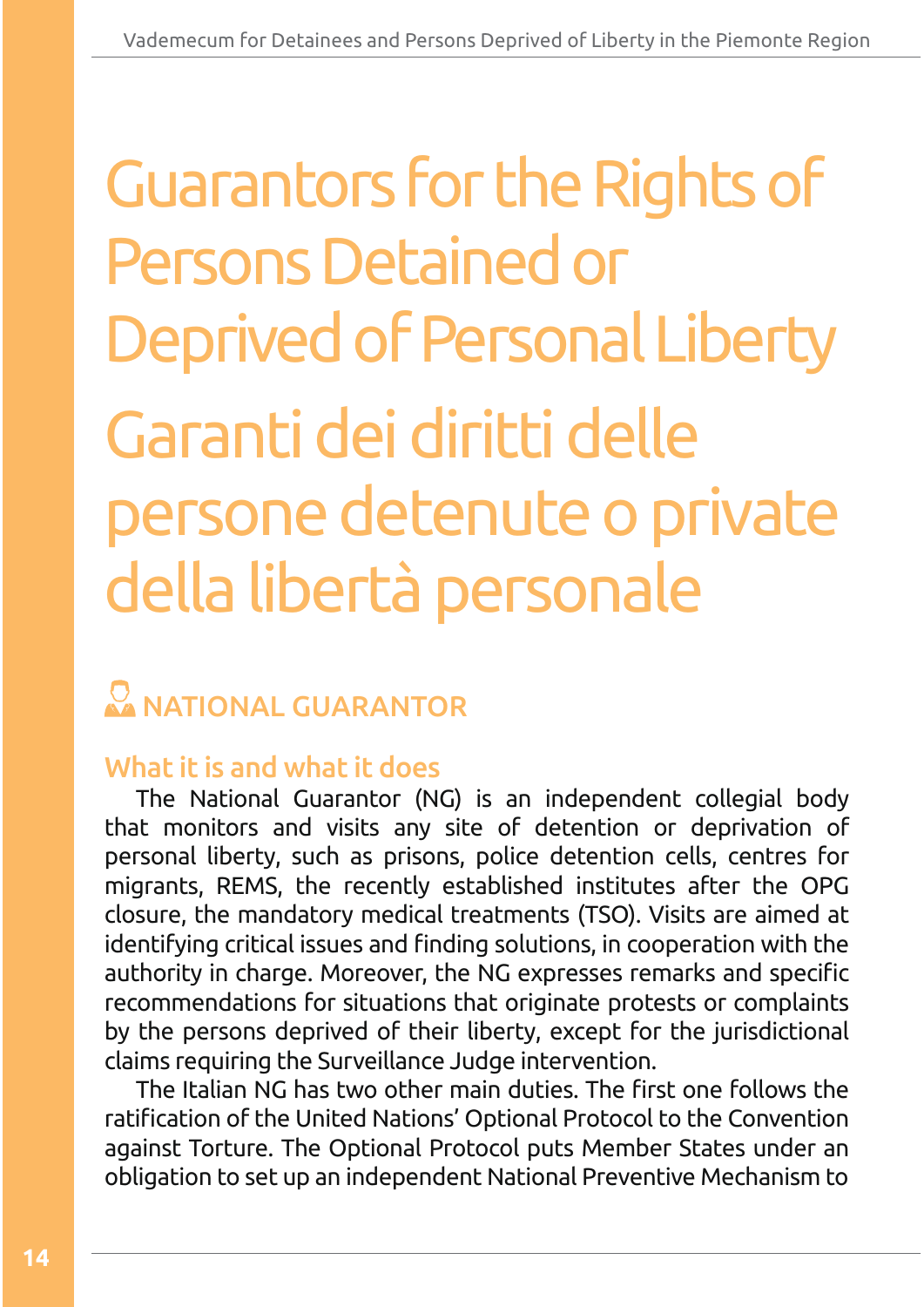oversee, by means of visits and access to relevant information, all places of deprivation of liberty, in order to prevent any treatment contrary to the dignity of the human person. The second one is the control, as a national designated independent body, on the enforcement of illegally staying non-EU nationals forced returns, as required by the European Union Return Directive (2008).



## **GARANTE NAZIONALE (NATIONAL GUARANTOR)**

segreteria@garantenpl.it Via di San Francesco di Sales, 34 - 00165 - Roma segreteria@cert.garantenpl.it



Guarantors for the rights of persons deprived of personal liberty exist in many European Countries. In Italy, it took from 1997 to 2013 for this institution to be established, but it was only in 2016 that the collegial body members were appointed and the office set up.

# REGIONAL GUARANTORS IN ITALY AND PIEMONTE

## What they are and what they do

The Regional Guarantor defends and protects the rights of persons deprived of personal liberty (not only persons detained in prison) in accordance with the powers established by the regional law. S/He has competence over the regional territory.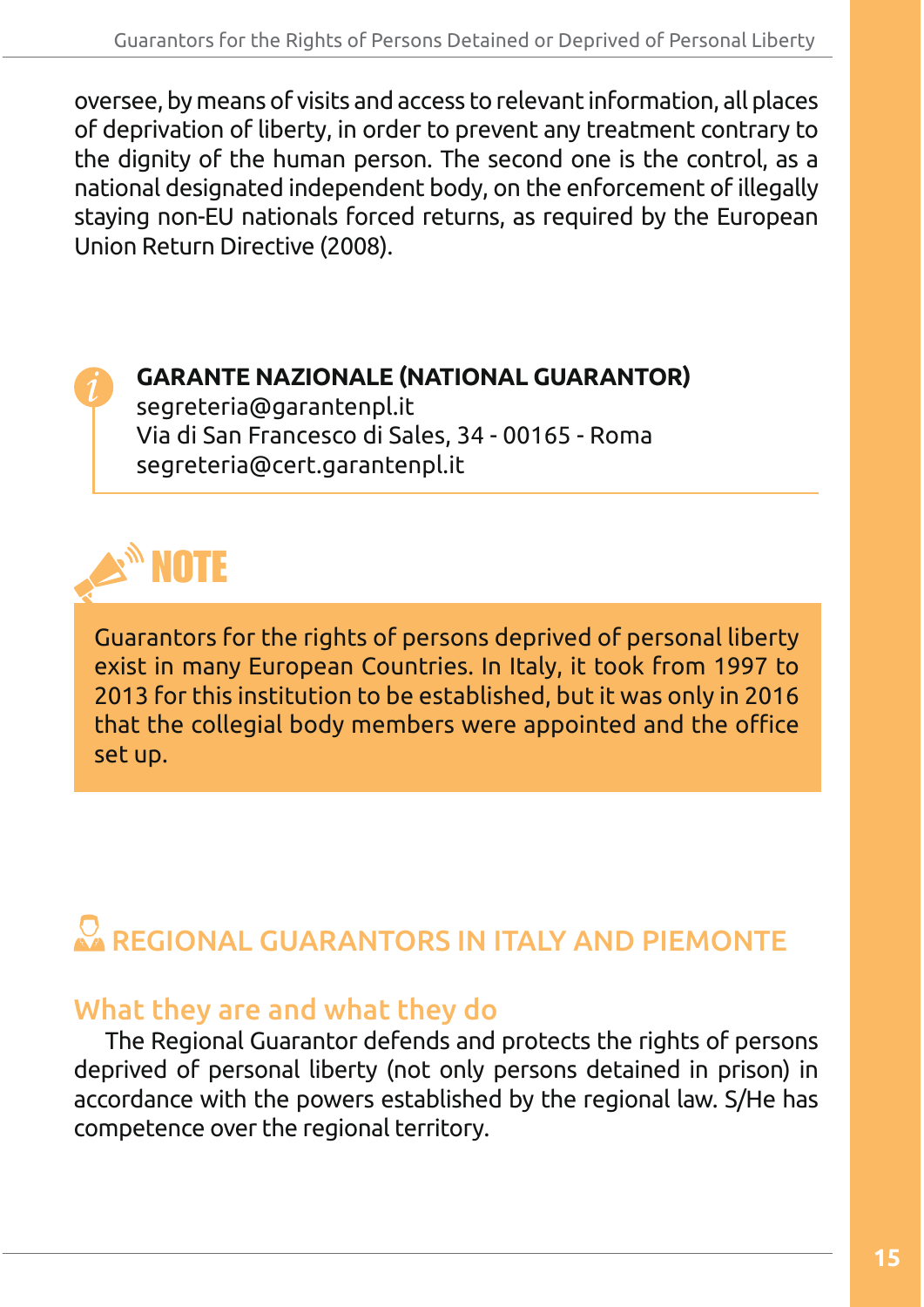The Regional and local Guarantors gather, on a voluntary basis, in a National Coordination of regional, provincial and municipal guarantors.

The Guarantor of the Piemonte Region, established by regional law n. 28 of 2 December 2009, was appointed in April 2014 on the designation of the Piemonte Regional Parliament, and took office on 12 May 2014. In conformity to article 1, paragraph 4, of its institutive law, s/he "operates in full autonomy and with independent judgment and evaluation". S/ He contributes to ensuring the rights of persons, adults or minors, in prison, those who are admitted to alternative measures, or transferred to health facilities for mandatory medical treatment, as well as persons in first reception centres or centres for the identification and expulsion of irregular migrants.

- **REGION OF ABRUZZO:** Regional Law n. 35 of 23 August 2011 (pending implementation)
- **REGION OF CAMPANIA:** Regional Law n. 18 of 23 July 2006 Centro Direzionale Isola F8 - 80143 Napoli garante.detenuti@consiglio.regione.campania.it

## **• REGION OF EMILIA ROMAGNA:**

Regional Law n. 3 of 19 February 2008 Viale Aldo Moro, 50 - 40127 Bologna garantedetenuti@regione.emilia-romagna.it

## **• REGION OF FRIULI VENEZIA GIULIA:**

Regional Law n. 9 of 16 May 2014 Piazza Oberdan, 6 - 34133 Trieste garantefvg@regione.fvg.it

## **REGION OF LAZIO:** Regional Law n. 31 of 6 October 2003 Via Pio Emanuelli, 1 - 00143 Roma info@garantedetenutilazio.it

**• REGION OF LOMBARDIA:** Regional Law n. 8 of 14 February 2005 Via Fabio Filzi, 22 - 20124 Milano difensore.civico@consiglio.regione.lombardia.it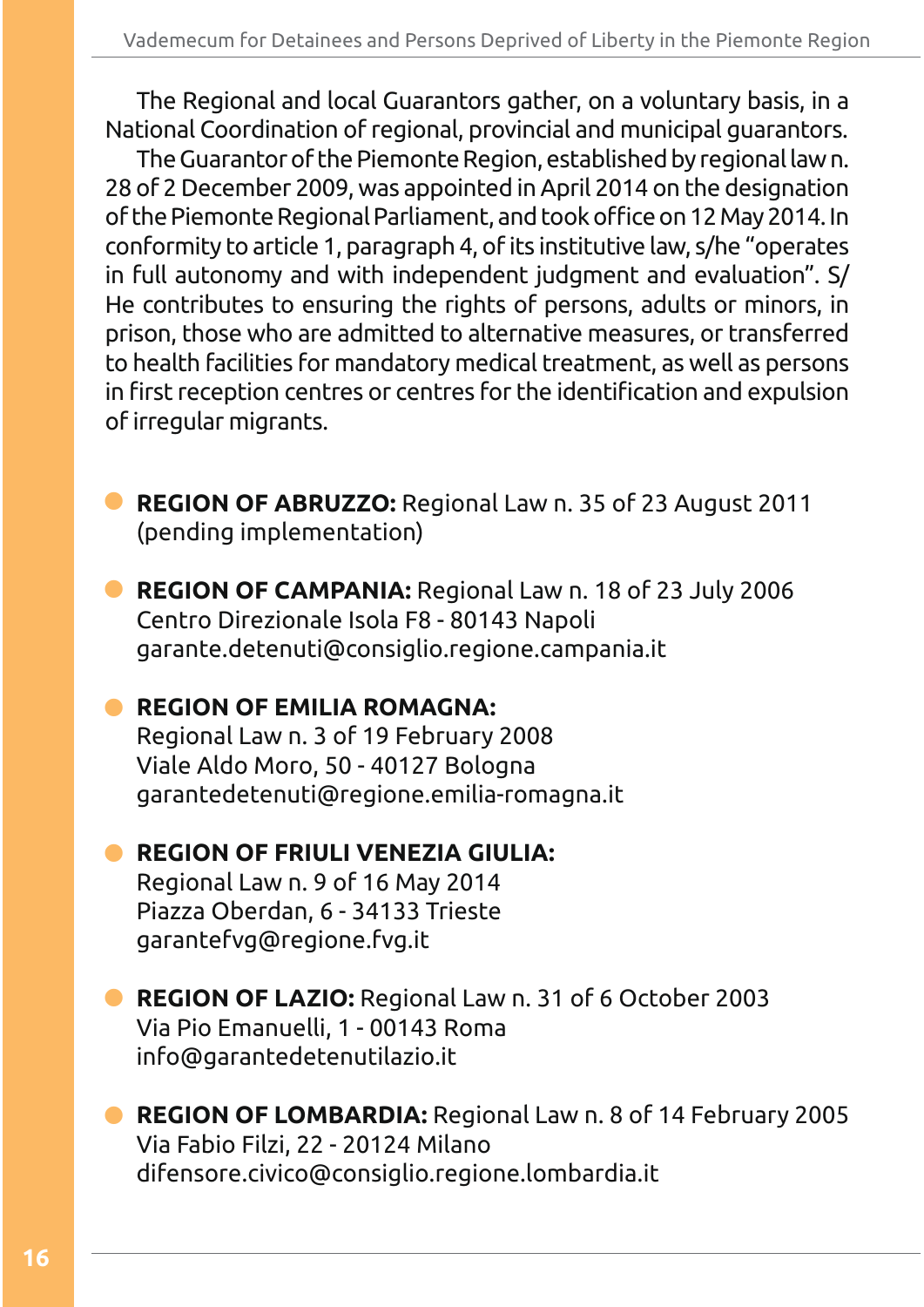- **REGION OF MARCHE:** Regional Law n. 23 of 28 July 2008 Piazza Cavour, 23 - 60121 Ancona difensore.civico@regione.marche.it
- **REGION OF PUGLIA:** Regional Law n. 19 of 10 July 2006 Viale Unità d'Italia, 24/c - 70120 Bari uffgaran Telibert@consiglio.puglia.it
- **REGION OF SARDEGNA:** Regional Law n. 7 of 7 February 2011 (pending implementation)
- **REGION OF SICILIA:** Regional Law n. 5 of 19 May 2005 Viale Regione Siciliana, 2246 - 90135 Palermo garantedetenutisic@alice.it
- **REGION OF TOSCANA:** Regional Law n. 69 of 19 December 2009 Ufficio Garante - Via Cavour, 18 - 50129 Firenze garante.dirittidetenuti@consiglio.regione.toscana.it
- **REGION OF UMBRIA:** Regional Law n. 13 of 18 October 2006 Palazzo Broletto, Via Mario Angeloni, 61 - 06124 Perugia garantedeidetenuti@gmail.com
- **REGION OF VALLE D'AOSTA:** Regional Law n. 17 of 28 August 2001 (amended by R.L. n. 19 of 1 August 2011) Via Bonifacio Festaz, 52 (fourth floor) - 11100 Aosta difensore.civico@consiglio.vda.it

**• REGION OF VENETO:** Regional Law n. 7 of 24 December 2013 Via B. Longhena, 6 - 30175 Marghera (Venezia) garantedirittipersonadifesacivica@consiglioveneto.it

**GARANTE DELLA REGIONE PIEMONTE (GUARANTOR OF THE REGION OF PIEMONTE)** presso il Consiglio regionale del Piemonte Via Alfieri, 15 - 10121 Torino Tel: 011 5757901 - Fax: 011 5757981 Mail: Garante.detenuti@cr.piemonte.it PEC: Garante.detenuti@cert.cr.piemonte.it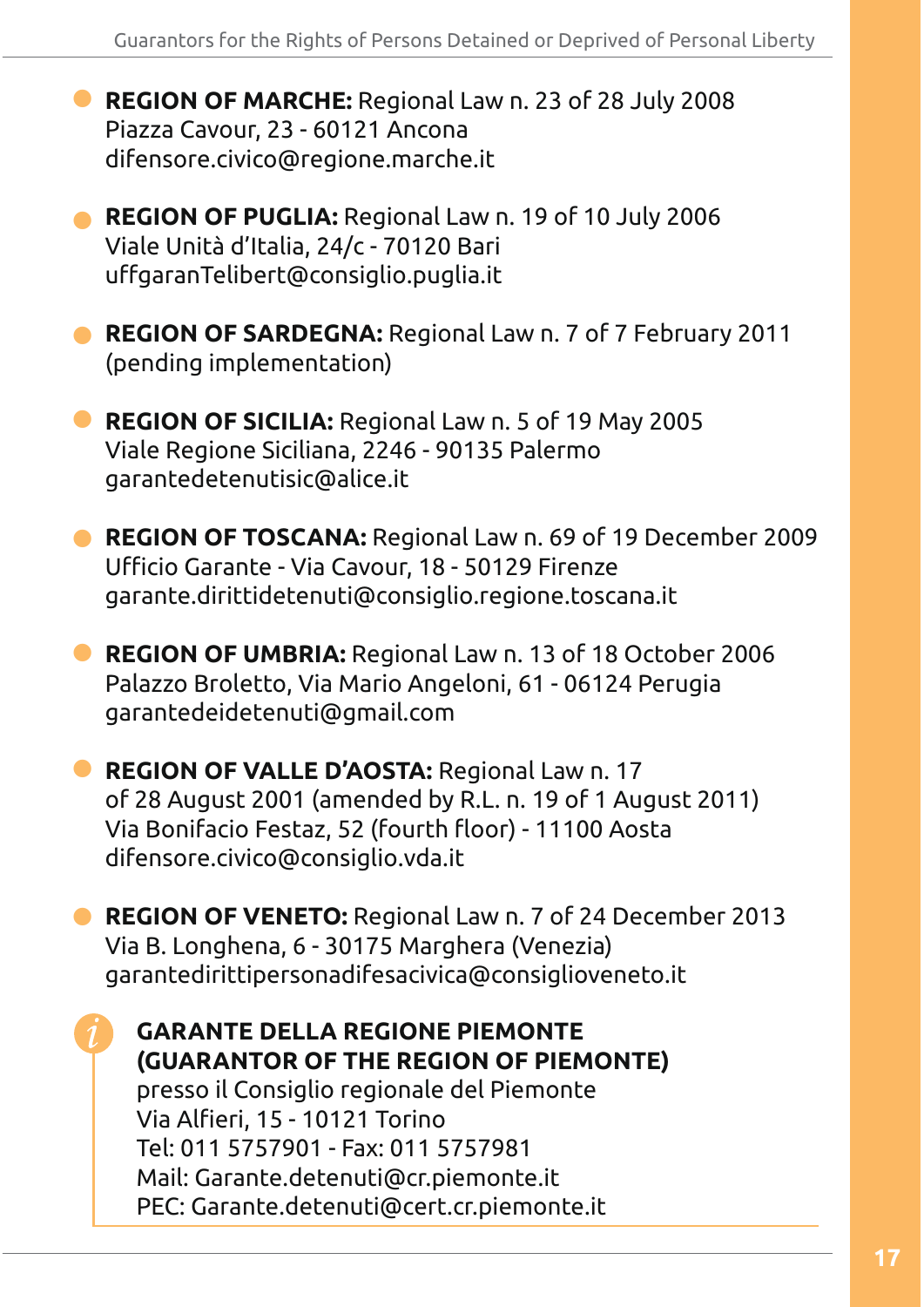

To contact the Guarantor of the Piemonte Region:

- send a letter to the above-mentioned postal address or an e-mail to garante.detenuti@cr.piemonte.it, specifying your personal data, details of your situation and reasons for an interview or intervention request;
- submit a request to the staff prison: in this case the Guarantor receives a request for an interview without further details;
- send a motivated complaint by a family member, third parties, or a lawyer.

When a request is received, the Guarantor Office opens a confidential and personal file.

# MUNICIPAL GUARANTORS IN PIEMONTE

# What they are and what they do

Twelve Municipal Guarantors are currently in office in Piedmont, one for each municipality seat of prison. A Regional Coordination has been set up in Piemonte since 2016, on the model of the National Coordination.

- **COMUNE DI ALBA** P.zza Risorgimento, 1 12051 Alba garante.detenuti@comune.alba.cn.it
- **COMUNE DI ALESSANDRIA** P.zza della Libertà, 1 15121 Alessandria garante.detenuti@comune.alessandria.it
- **COMUNE DI ASTI** P.zza Catena, 3 14100 Asti garante.detenuti@comune.asti.it
- **COMUNE DI BIELLA** Via Battistero, 4 13900 Biella garante.detenuti@comune.biella.it
- **COMUNE DI CUNEO** Via Roma, 28 12100 Cuneo garante.detenuti@comune.cuneo.it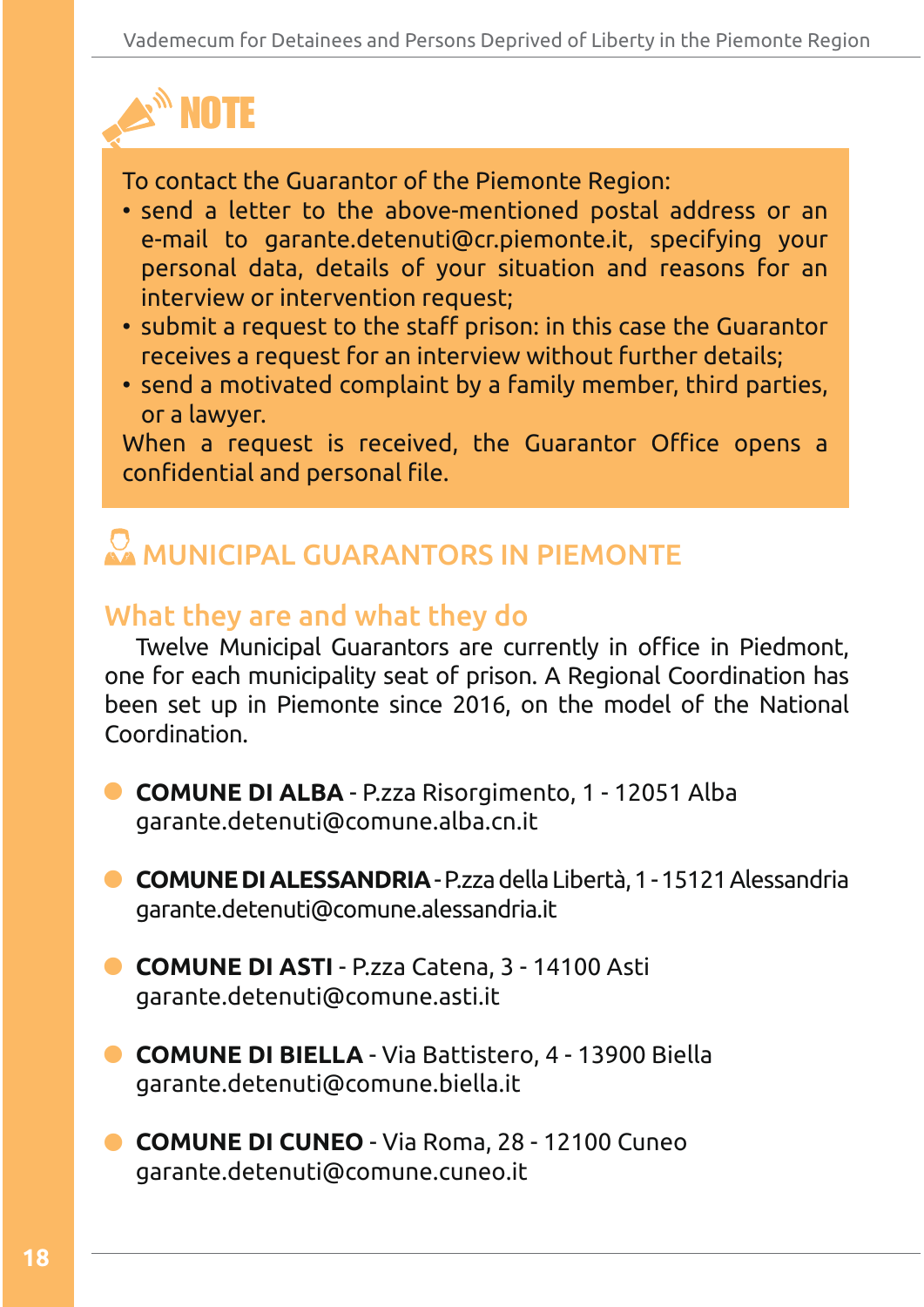- **COMUNE DI FOSSANO** Via Roma, 91 12045 Fossano (CN) garante.detenuti@comune.fossano.cn.it
- **COMUNE DI IVREA** Via Piave, 10 10015 Ivrea (TO) garante@comune.ivrea.to.it
- **COMUNE DI NOVARA** Via Rosselli, 1 28100 Novara garante.detenuti@comune.novara.it
- **COMUNE DI SALUZZO** Via Macallè, 9 12037 Saluzzo (CN) garante.detenuti@comune.saluzzo.cn.it
- **COMUNE DI TORINO** P.zza Palazzo di Città, 1 10122 Torino ufficio.garante@comune.torino.it
- **COMUNE DI VERBANIA** P.zza Garibaldi, 15 28922 Verbania garante@comune.verbania.it
- **COMUNE DI VERCELLI** P.zza Municipio, 5 13100 Vercelli garante.detenuti@comune.vercelli.it



To obtain a personal interview in prison more rapidly, with special attention to municipality related administrative issues, it is preferable to contact the competent Municipal Guarantor, instead of the other levels of guarantors.

IMPORTANT: Piemonte is the only Italian Region with one Municipal Guarantor for every single municipality seat of prison.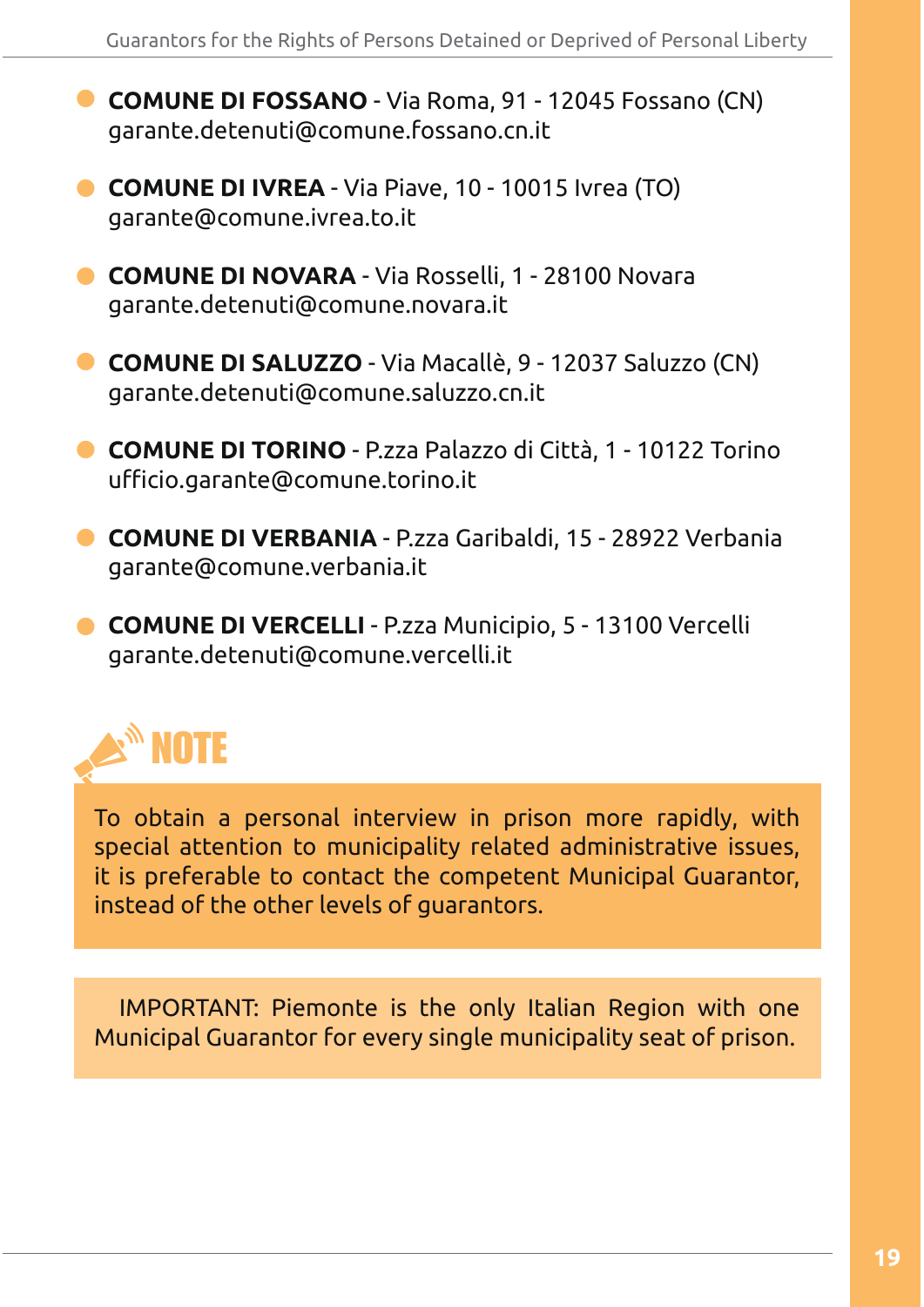# Sportello del cittadino presso gli Ordini degli Avvocati Information Offices at the Lawyers Associations

## What they are and what they do

The National Bar Council established information offices at the venues of the local Bar Councils, by regulation n. 2/2013, implementing the art. 30 of law n. 247/2012 (New discipline of the legal profession) in force since 4 May 2013.

Citizens can get free of charge information, at these offices, on access to justice and legal professional services. Lawyers, at this office, are not allowed to give legal advice or information about pending judgments.

## Information Office - Sportello del cittadino **presso l'Ordine degli Avvocati di CUNEO**

 $\parallel$  For opening hours, visit the website: www.ordineavvocaticuneo.it Via Bonelli, 5 - 12100 Cuneo - ordineavvocaticn@libero.it

## **Information Office - Sportello del cittadino presso l'Ordine degli Avvocati di TORINO**

Opening hours: Tuesday and Thursday from 12:00 to 13:00. C.so V. Emanuele II, 130 - 10138 Torino - consiglio@ordineavvocatitorino.it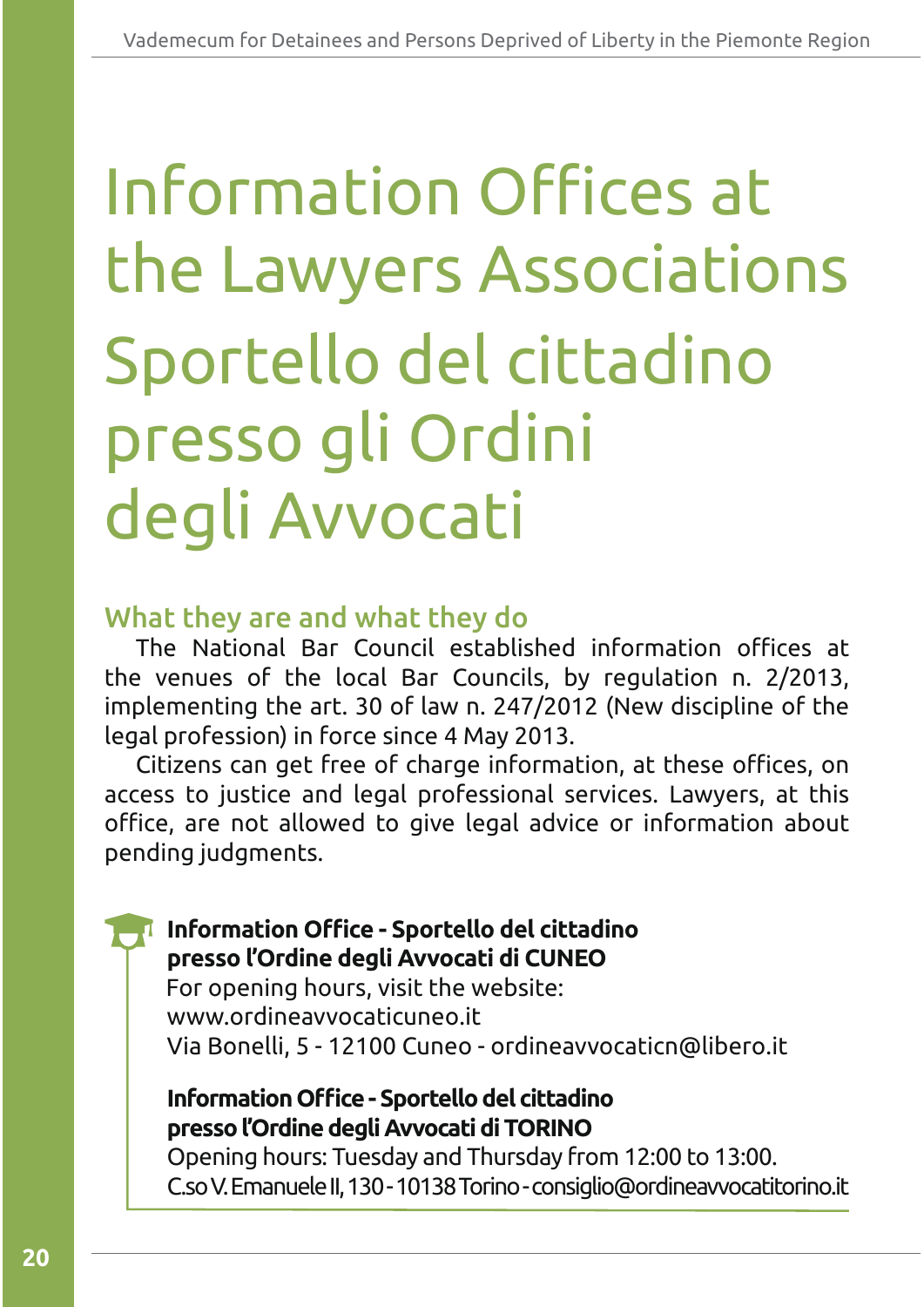In Piemonte, only the Torino and Cuneo information offices are already operational. For the other local Bar Councils, you may contact:

**Consiglio dell'Ordine degli Avvocati di ALESSANDRIA**  segreteria@ordineavvocatialessandria.it Palazzo di Giustizia - Corso Crimea, 81 - 15121 Alessandria **Consiglio dell'Ordine degli Avvocati di BIELLA**

info@ordineavvocatibiella.it Palazzo di Giustizia - Via Marconi, 28 - 13900 Biella

**Consiglio dell'Ordine degli Avvocati di ASTI**  Opening hours: Monday to Friday from 9:00 to 12:30 Palazzo di Giustizia - Via Govone, 9 - 14100 Asti

IMPORTANT: the Bar Council of Cuneo and the "Vittorio Chiusano" Penal Chamber have decided to open an information office "Sportello del cittadino detenuto" at the prison venues of Cuneo, Fossano, and Saluzzo.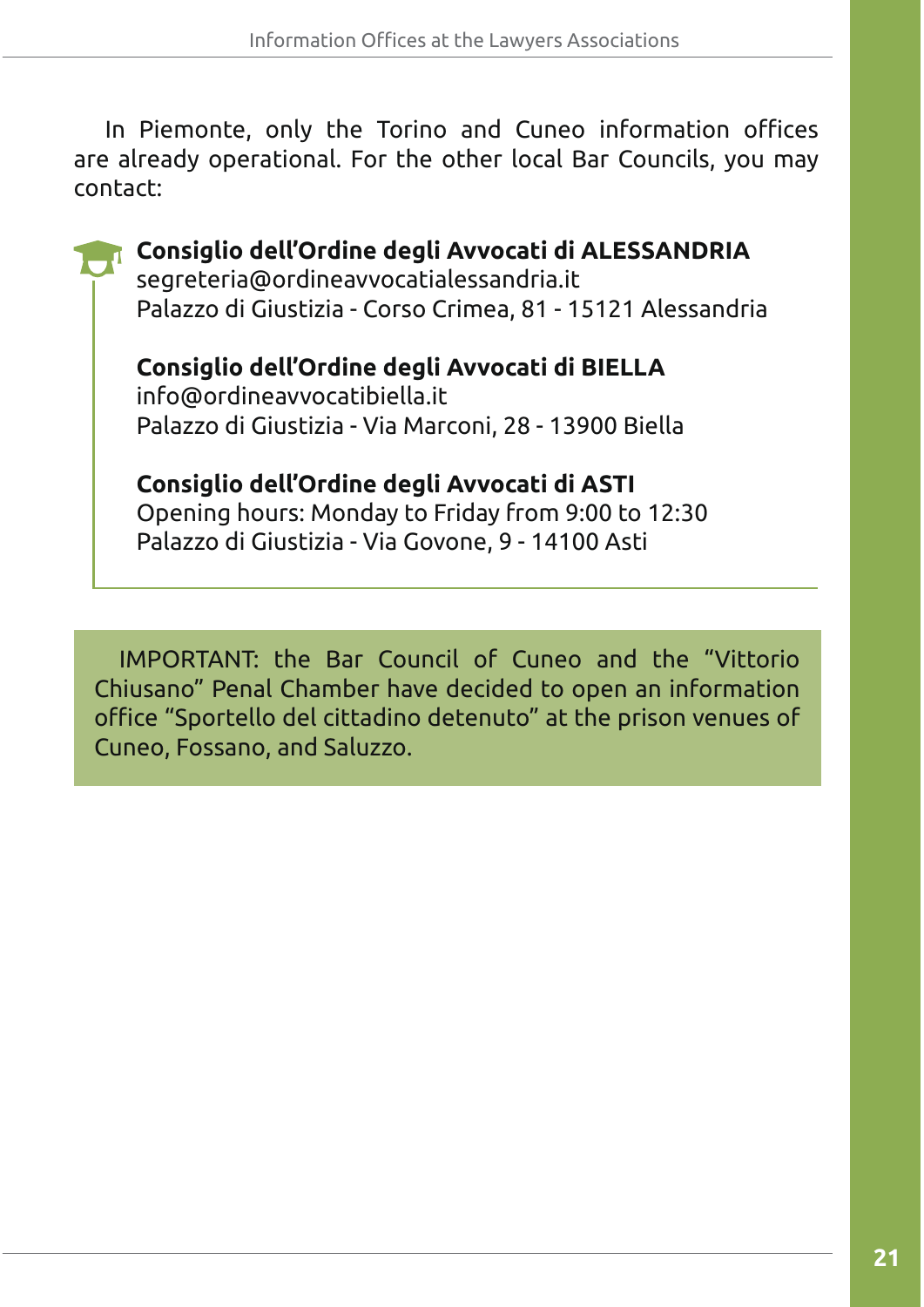# Associazioni di volontariato penitenziario Prison Volunteer Organizations

# What they are and what they do

Volunteer organizations and groups are daily involved in helping the rehabilitation process in the field of criminal justice, both in prison and outside.

They work for the social and professional reintegration of the detainees, offering education, job training, sports and leisure activities, as well as practical aid.

## **CNVG (Conferenza Nazionale Volontariato Giustizia)**

Presidente: Ornella Favero Via Raffaele Majetti, 95 - 00156 Roma Mail: ornif@iol.it, info@volontariatogiustizia.it

## **CRVG (Conferenza Regionale Volontariato Giustizia)**

Referente: Renato Dutto Corso Matteotti, 11 - 10121 Torino Mail: duttorenato@gmail.com - www.crvgpiemonteaosta-it.it

## **COORDINAMENTO REGIONALE ASSISTENTI VOLONTARI PENITENZIARI "TINO BEILETTI"**

Coordinatore: Giorgio Borge Corso Matteotti, 11 - 10121 Torino -Tel. 3472383719 - Mail: borgegiorgio@gmail.com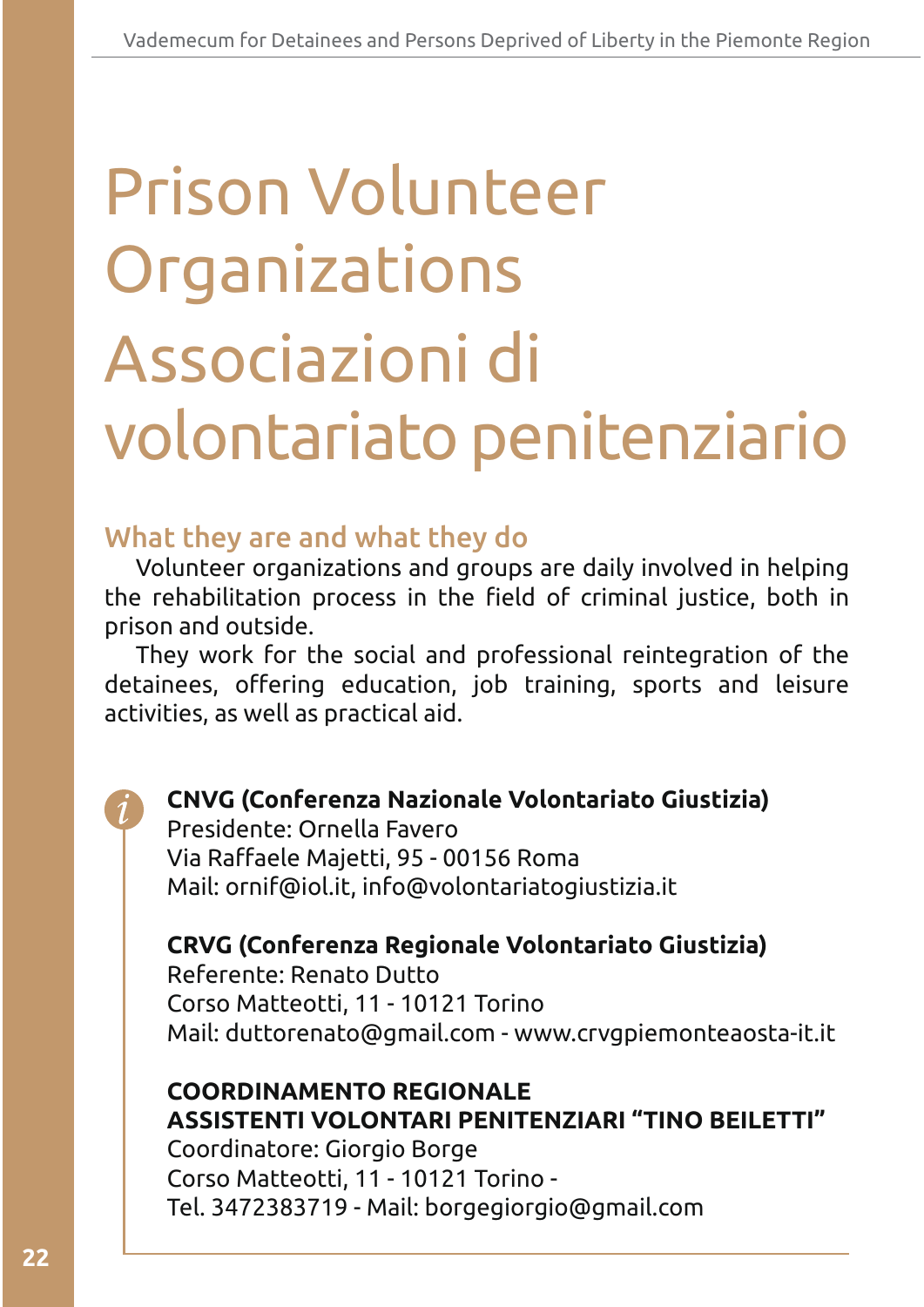# PRISON OF ALBA

## **ASS. "ARCOBALENO" ONLUS**

Referente: Domenico Albesano Piazza Mons. Grassi, 9 - 12051 Alba (CN) Tel: 0173440720 Mail: domenico.albesano@alice.it

#### **ASS. "GRUPPO VOLONTARI COMUNITÀ SAN GIOVANNI BATTISTA"**

Sede legale e operativa presso Parrocchia San Giovanni Battista Via Vittorio Emanuele, 107 - 12042 Bra (CN) Tel: 0172412185

#### **ASS. "RECUPERAMIAMOLI"**

Località S. Maria, 1 - 12050 Roddino (CN) Mail: recuperamiamoli@libero.it

#### **CARITAS DIOCESANA**

Piazza Mons. Grassi, 9 - 12051 Alba (CN) Tel: 0173440720 Mail: caritasalba@libero.it

#### **ASS. COMUNITÀ PAPA GIOVANNI XXIII**

Referente: Beppe Tarable Mail: carcere.cuneo@apg23.org

# PRISON OF ALESSANDRIA

#### **ASS. "ICS" ONLUS**

Presidente: Pietro Sacchi Via Verona, 17 - 15121 Alessandria Tel: 01311826034 Mail: icsonlus@gmail.com

#### **CARITAS DIOCESANA**

Via Orfanelli, 25 - 15100 Alessandria Tel: 0131251319 - Fax: 0131039761 Mail: caritas@diocesialessandria.it

#### **ASS. "BETEL" ONLUS**

Via Alessandro III, 10 - 15121 Alessandria Mail: betelonlus@libero.it

# PRISON OF ASTI

#### **ASS. VOLONTARI DEL CARCERE "EFFATÀ" ONLUS**

c/o Oblati San Giuseppe Corso Alfieri, 384 - 14100 Asti Tel: 0141599942 Mail: effatasti@libero.it

#### **ASS. DI SOLIDARIETÀ "RINASCITA"**

Via Brofferio, 80 - 14100 Asti Tel: 0141 355565 - Fax 0141 556234

#### **CARITAS DIOCESANA**

Via Del Soccorso, 3 - 14100 Asti Tel: 0141531130 Mail: caritasasti@gmail.com

#### **GRUPPI DI VOLONTARIATO VINCENZIANO**

C.so Alfieri, 424 - 14100 Asti Mail: s.caterina.at@gvvpiemonte.org

# PRISON OF BIELLA

#### **ASS. "GUFO RE"**

Referenti: Davide Zappalà, Marisa Boccadelli presso Davide Zappalà, Via Carso, 20 - 13900 Biella Tel: 3397879143 - 3490717183 Mail: zappala@palinepiemonte.it

#### **ASS. "RICOMINCIARE"**

Presidente: Antonella Soddu Via Orfanotrofio, 16 c/o Centro Sociale San Filippo Onlus - 13900 Biella Tel: 015.3701091 - Mail: marco52mg@libero.it

#### **ASS. "ZACCHEO"**

Referente: Anna Dissegna Via Trieste, 10/b - 13900 Biella Tel: 015.3701091 Mail: associazionezaccheo@gmail.com

#### **ASS. SOCIETÀ SAN VINCENZO DE PAOLI**

Via Don Minzoni, 2a c/o Casa della Carità - 13900 Biella Tel: 015.23571 - Fax: 015.23571 Mail: gvvbiella@virgilio.it

#### **CARITAS DIOCESANA**

Direttore: Don Giovanni Perini Via dei Seminari, 9 - 13900 Biella Tel: 0152521821 - Fax: 0152521814 Mail: caritas@diocesi.biella.it

#### **ASS. "IL CENTUPLO"**

Via Roma, 87 - 13812 Campiglia Cervo (Biella) Mail: mariateresa.meda@alice.it

#### **ASS. "INCONTRAMANO"**

Presidente: Donata Ferrario Via Roma 59 - 13866 Masserano (Biella) Mail: incontromano@incontromano.it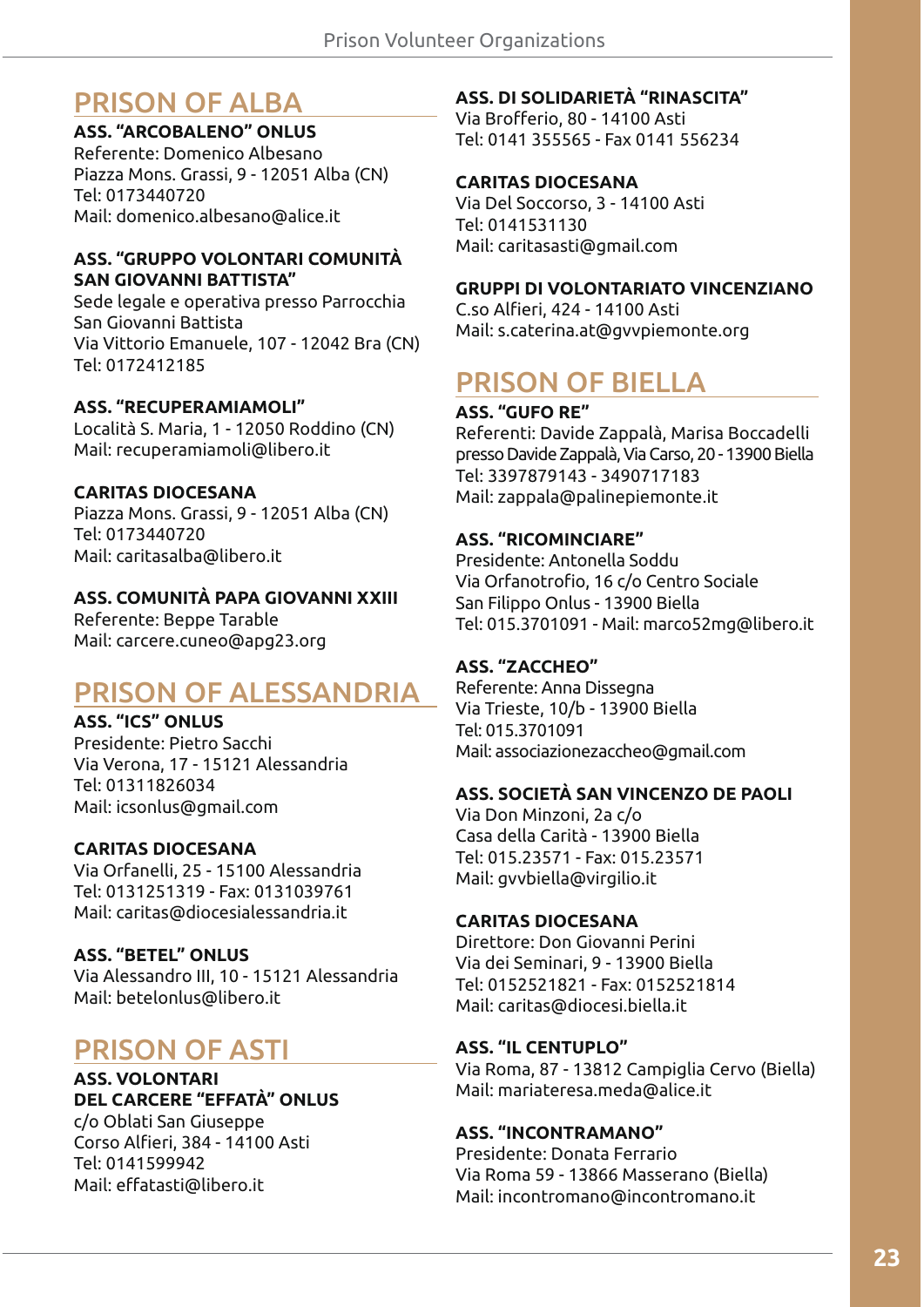#### **ASS. "VOCIDIDONNE"**

Via Orfanotrofio, 16 - 13900 Biella Mail: vocididonne@gmail.com

## PRISON OF CUNEO

#### **ASS. "ARIAPERTA"**

Referente: Paolo Romeo Via Bersezio, 2 - 12100 Cuneo  $TeI: 0171605070$ Mail: ariaperta@libero.it

#### **GRUPPO VOLONTARI PER IL CARCERE "SESTA OPERA"**

Referente: Carla Vallauri Via Senatore Toselli, 2/bis - 12100 Cuneo Tel. e Fax: 0171695916

#### **ASS. COMUNITÀ PAPA GIOVANNI XXIII**

Referente: Filippo Bullano Via Pedona, 7 - 12100 Cuneo Tel: 0171344545 Mail: carcere.cuneo@apg23.org

# PRISON OF FOSSANO

#### **CARITAS DIOCESANA**

Referente: Nino Mana Via Vescovado, 12 - 12045 Fossano (CN) Tel: 0172636264 Mail: caritasfossano@gmail.com

#### **ASS. COMUNITÀ PAPA GIOVANNI XXIII**

Referente: Beppe Tarable Via Villafalletto, 25 - 12045 Fossano Tel: 0172634413 Mail: carcere.cuneo@apg23.org

#### **ASS. CULTURALE "SAPORI RECLUSI"**

Via Muratori, 32 - 12045 Fossano (CN) Tel: 0172635217 Mail: associazione@saporireclusi.org

## PRISON OF IVREA

#### **ASS. ASSISTENTI VOLONTARI PENITENZIARI "TINO BEILETTI" ONLUS** Presidente: Paolo Revello

P.zza Castello, 6 - 10015 Ivrea Mail: mtm.rev@fastwebnet.it Mail: avpbeiletti.ivrea@gmail.com

# PRISON OF NOVARA

**ASS. "ACTA ET AGENDA" ONLUS** Vicolo Canonica, 15 - 28100 Novara Mail: actaetagenda@libero.it

#### **GRUPPI DI VOLONTARIATO VINCENZIANO**

presso Caritas Diocesana Via S. Gaudenzio, 11 - 28100 Novara Tel: 0321627754 Mail: gvvnovara@diocesinovara.org

#### **COMUNITA DI SANT'EGIDIO**

Referente: Paolo Lizzi Vicolo Ognissanti, 2 - 28100 Novara Tel: 032133387 - Fax: 0321680753 Mail: lizzipaolo@libero.it Mail: info@csepiemonte.org

#### **ASS. "IL SOLCO"**

Via Bottini, 8 - 28100 Novara Tel: 0321612344 Mail: info@associazioneilsolco.org

# PRISON OF SALUZZO

#### **ASS. "LIBERI DENTRO"**

Referente: Giuseppina Biba Bonardi Via Regione Bronda, 19/bis - 12037 Saluzzo (CN) Tel: 0175248125 Mail: bibaeangelo@libero.it

#### **ASS. "CRIVOP" ONLUS**

Via Gaetano Alessi, 49 Pal. G - 98147 Messina Tel: 0902323445 - Fax: 0908967467 Mail: info@crivop.it

#### **ASS. COMUNITÀ PAPA GIOVANNI XXIII**

Referente: Giorgio Barbero Mail: carcere.cuneo@apg23.org

#### **ASS. CULTURALE "SAPORI RECLUSI"**

Via Muratori, 32 - 12045 Fossano (CN) Mail: associazione@saporireclusi.org

#### **CARITAS DIOCESANA**

Referente: Eandi Susanna Corso Piemonte, 56 - 12037 Saluzzo (CN) Mail: caritas@diocesisaluzzo.it

#### **ASS. "MAI+SOLE"**

Referente: Adonella Fiorito Mail: info@maipiusole.it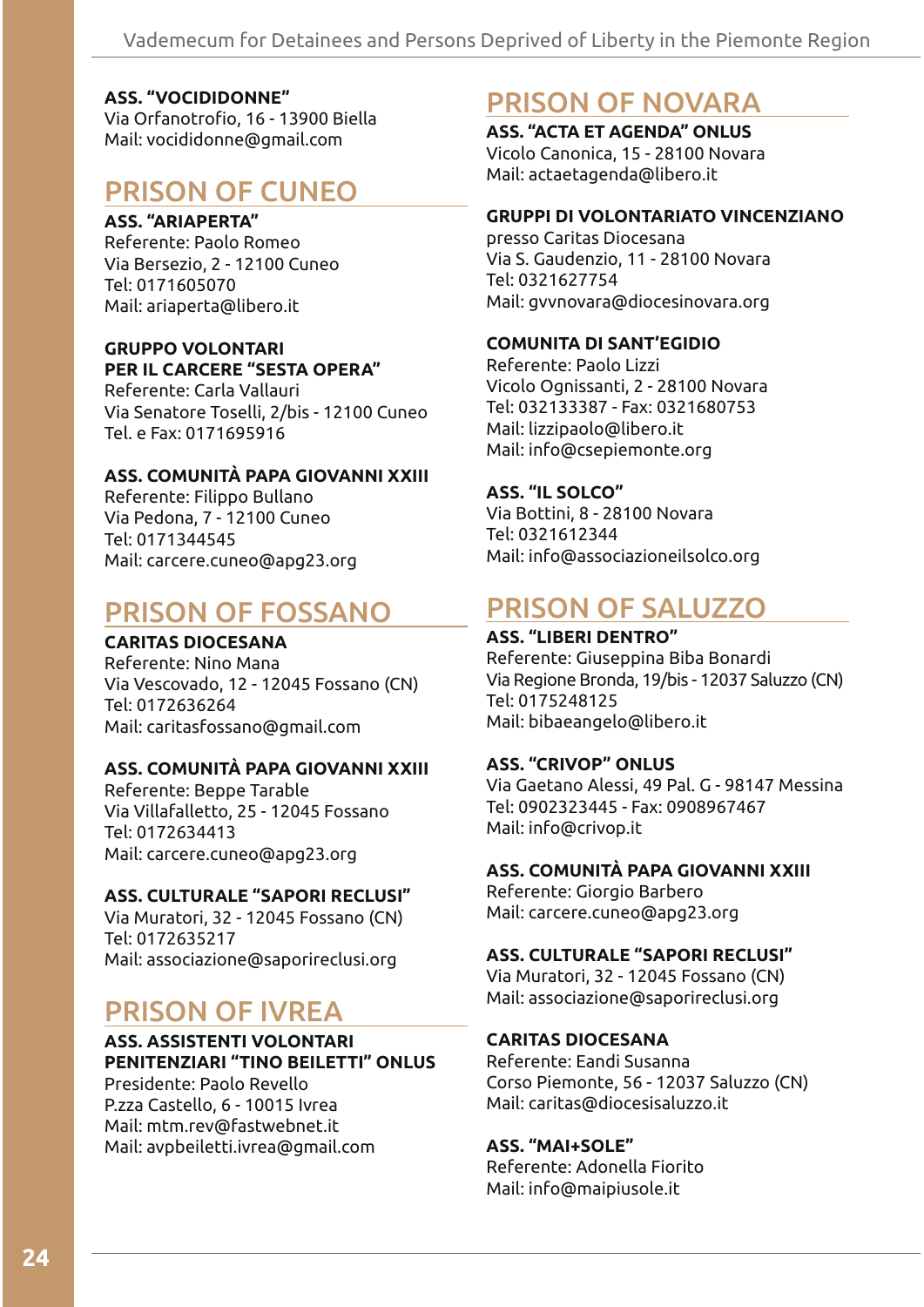#### **ASS. "PENELOPE"**

Referente: Emanuela Maggio Mail: maggio.emanuela@libero.it

**ASS. "Di.A.PSI:"** Referente: Andrea Reto Mail: silvanapalleria@hotmail.it

#### **ASS. "VOCI ERRANTI"**

Referente: Grazia Isoardi Mail: info@vocierranti.org

# PRISON OF TORINO

**ASS. "CARLO CASTELLI"**

Referente: Tiziana Propizio C.so Trapani, 29/D c - 10121 Torino Tel: 0113190830 Mail: tiziana.propizio@libero.it

#### **"A.I.Z.O" ASS. ITALIANA ZINGARI OGGI**

Referente: Sergio Zatta Via Foligno, 2 - 10149 Torino mail: szatta@tiscali.net.it Tel: 0117496016 - Fax: 011740171 Mail: info@aizo.org

#### **ASS. "PIAZZALE SPERANZA"**

Referente: Don Innocenzo Ricci Via Valentino Carrera, 19/2 - 10146 Torino Tel: 011796752

#### **ASS. COMUNITÀ "EMMANUEL"**

Via Condove, 19 - 10129 Torino Tel: 0115808491

#### **SUORE DOMENICANE DI BETANIA**

Via Castello di Mirafiori, 46 - 10135 Torino Tel: 011345283 Mail: domenicanedibetania@gmail.com Mail: info@domenicanedibetania.it

#### **CARITAS DIOCESANA**

Direttore: Pierluigi Dovis C. T. e delegato Caritas Piemonte e Val d'Aosta Via Arcivescovado, 12 - 10121 Torino Tel: 0115156300 - Fax: 0115156249 Mail: segr.arcivescovo@diocesi.torino.it

#### **ASS. LE FLAMBEAU UMANITARIA INTERNAZ.**

Referente: Nour Eddine Khaidoune Corso Giulio Cesare, 267 - 10155 Torino Tel: 3389100493 Mail: flambeau.turin@gmail.com

#### **GRUPPI DI VOLONTARIATO VINCENZIANO**

Via Saccarelli, 2 - 10144 Torino Tel: 011480433 - Fax 011484160 Mail: info@gvvtorino.org

#### **ASS. "SANTA CROCE" ONLUS**

Referente: Vincenzo Di Mauro Via Rochemolles, 4 - 10146 Torino Mail: vincenzo7172@alice.it Mail: tiziana.propizio@libero.it

#### **ASS. "ENRICHETTA ALFIERI" ONLUS**

Referente: Silvana Occhiena Via Paolo Borsellino, 3 - 10138 Torino Tel. e Fax: 0112060313 Mail: enrichetta.alfieri@volontariato.torino.it Mail: enrichetta.alfieri@vssp.it

#### **ASS. "OLTRE LA SOGLIA"**

Referente: Silvana Egitto Via Paganelli, 60 - 10078 Venaria Reale (TO) Tel: 0115782834 Mail: oltrelasoglia@gmail.com

#### **ASS. "BROTHERS KEEPER"**

Referente: Salvatore Barone Via Antonio Sant'Elia, 2C - 10156 Torino Mail: bk.torino@email.it

#### **ASS. DI ASCOLTO "LA BREZZA"**

Referente: Lucia Sartoris Sede Legale: Via G. Leopardi, 39 - 10093 Collegno Sede Operativa: Villa Guaita - 10093 Collegno Email: ik1 vci 2006@libero.it Info: associazionelabrezza@hotmail.it

#### **ASS. CARLO TANCREDI E GIULIA DI BAROLO**

Referenti: Silvia Orsi e Anna Arnone via Cottolengo 22 - 10121 Torino Tel: 3315337388 Mail: onlusgiuliadibarolo@gmail.com

#### **ASS. "OVALE OLTRE LE SBARRE" ONLUS**

Referente: Walter Rista Via G. Plana, 6 - 10121 Torino Mail: segreteria@ovaleoltrelesbarre.org

#### **ASS. "NESSUN UOMO È UN ISOLA"**

Presidente: Felice Tagliente Via P. Borsellino, 3 - 10138 Torino Tel: 0117604881 Mail: taglientefelice@libero.it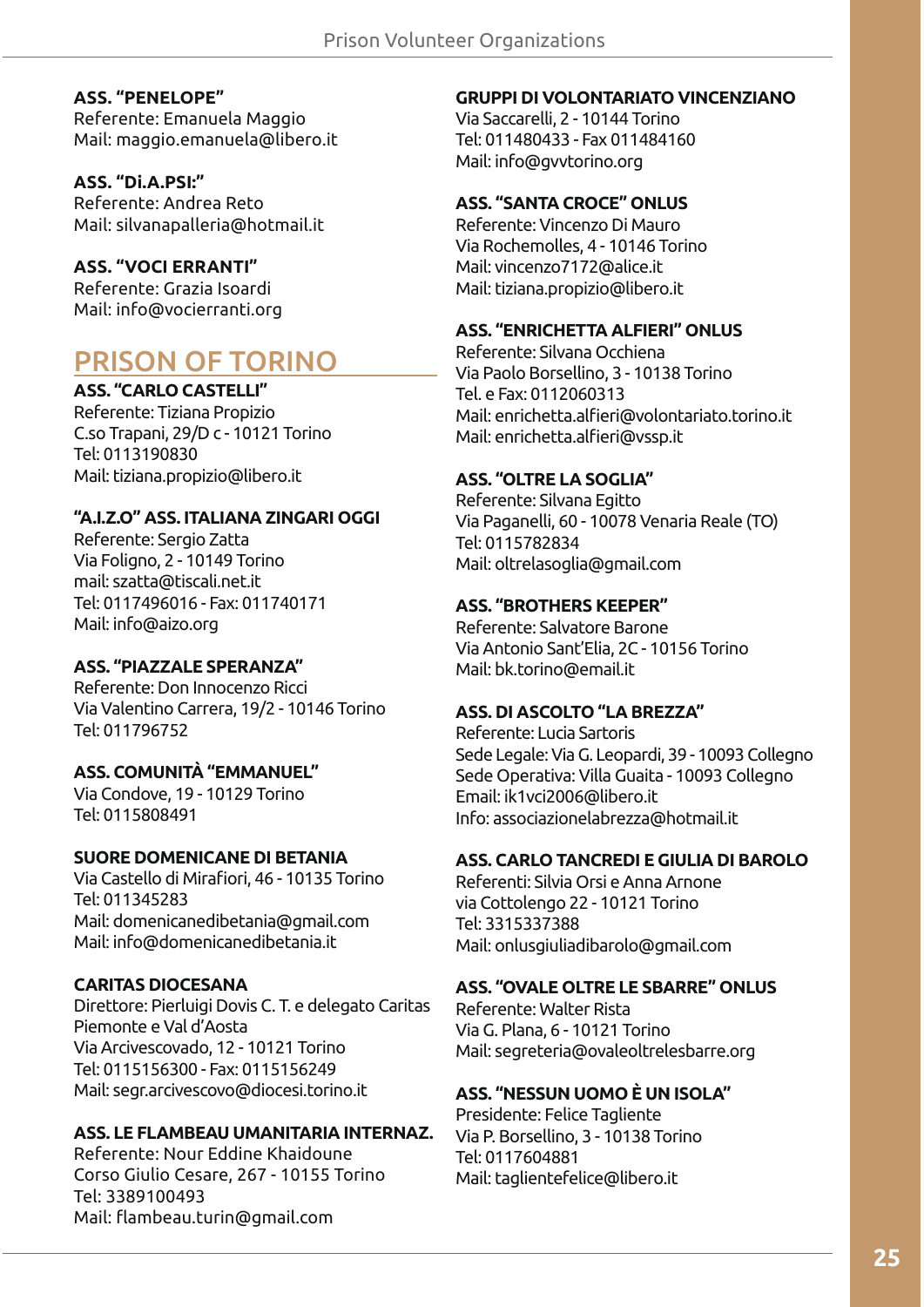#### **ASS. "MUSEO DEL CARCERE LE NUOVE"**

Presidente: Felice Tagliente Via Paolo Borsellino, 3 - 10138 Torino Tel: 0117604881 Mail: segreteria@museolenuove.it

#### **ASS. "SAN MARTINO"**

Referente: Matteo Carbone Via Maria Adelaide Aglietta, 35 - 10151 Torino Tel: 0115817029 - 01194699 Mail: vincenzo7172@alice.it

#### **ASS. "APORTIAPERTE"**

Referente: Alice Pinto Corso Unione Sovietica, 327 - 10135 Torino Tel: 3333237461 Mail: aporti.aperte@gmail.com

#### **ASS. "COMUNITÀ PAPA GIOVANNI XXIII"**

per Torino e Liguria Referente: Fabio Succo Via del Boschetto, 29 - 16152 Genova Tel: 3473695674 Mail: carcere.torinoliguria@apg23.org

#### **ASS. "I GIULLARI DI DIO"**

Mail: gocciadisole@igiullarididio.it www.igiullarididio.it

#### **ASS. "ESSERE UMANI"**

Referente: Juri Nervo Via Paolo Borsellino, 3 - 10138 Torino Mail: info@essereumani.org

#### **ASS. "ARIONE"**

Referente: Laura Bevilacqua Tel: 3475859142 Mail: laurettabevi@libero.it

### **ASS. "MORGANA C.R.I.P.S."** Via Grattoni, 7 - 10121 Torino

Mail: morgana.crips@gmail.com

#### **ASS. "OUTSIDER ONLUS"**

Via Cottolengo, 14 - 10152 Torino Tel: 0115225555

#### **UISP COMITATO REGIONALE PIEMONTESE**

Piazza della Repubblica, 8 - 10122 Torino Tel: 0114361324 Mail: piemonte@uisp.it

#### **ASS. "TEATRO E SOCIETÀ"**

Via G. B. La Salle, 17 - 10152 Torino Tel: 3922906760

# PRISON OF VERBANIA

## **ASS. "CAMMINARE INSIEME ONLUS"**

Presidente: Annamaria Gadda P.zza Giovanni XXIII, 1 - 28922 Verbania Pallanza Mail: camminareinsieme2011@gmail.com Mail: annamariagadda@gmail.com

#### **GRUPPO ABELE**

Largo Invalidi del Lavoro, 2 - 28921 Verbania Tel. e fax: 0323402038 Mail: sede@gruppoabelediverbania.org

#### **CENTRO DI ASCOLTO CARITAS PALLANZA**

Via S. Leonardo, 15b - 28922 Verbania Tel: 0323502947 - Mail: caritaspallanza@gmail.com

#### **ASS. "LIBERA VCO"**

Piazza Giuseppe Garibaldi - 28922 Verbania Mail: verbanocusioossola@libera.it

## PRISON OF VERCELLI

#### **SOCIETÀ SAN VINCENZO DE' PAOLI**

Referente: Giovanni Grolla Via Feliciano di Gattinara, 10 - 13100 Vercelli Tel: 0161213373 Mail: sanvincenzo.onlus@gmail.com

#### **ISTITUTO PICCOLA OPERA CHARITAS**

Via Rosanna Re Fulvia, 2 - 13100 Vercelli Tel: 0161252648 Mail: piccolaoperacharitas@gmail.com

#### **CARITAS DIOCESANA**

Tel: 0161213373 Mail: caritasdiocvc@caritas-vc.191.it

#### **COMUNITÀ SANT'EGIDIO**

Referente: Lizzi Paolo Via Bandiera, 1 - 13100 Vercelli Tel: 032133387 - Mail: info@csepiemonte.org Mail: lizzipaolo@libero.it

#### **COMUNITÀ VALDESE METODISTA**

Referente: Pierluigi Ranghini Via Bodo, 18 - 13100 Vercelli Mail: pier.luigi.ranghini@arsnovanline.it Mail: centroevangelicoincontro@gmail.com

#### **COMUNITÀ EBRAICA**

Referente: Rossella Treves Via Foa, 70 - 13100 Vercelli - Tel: 0161215805 Mail: comebravc.presid@libero.it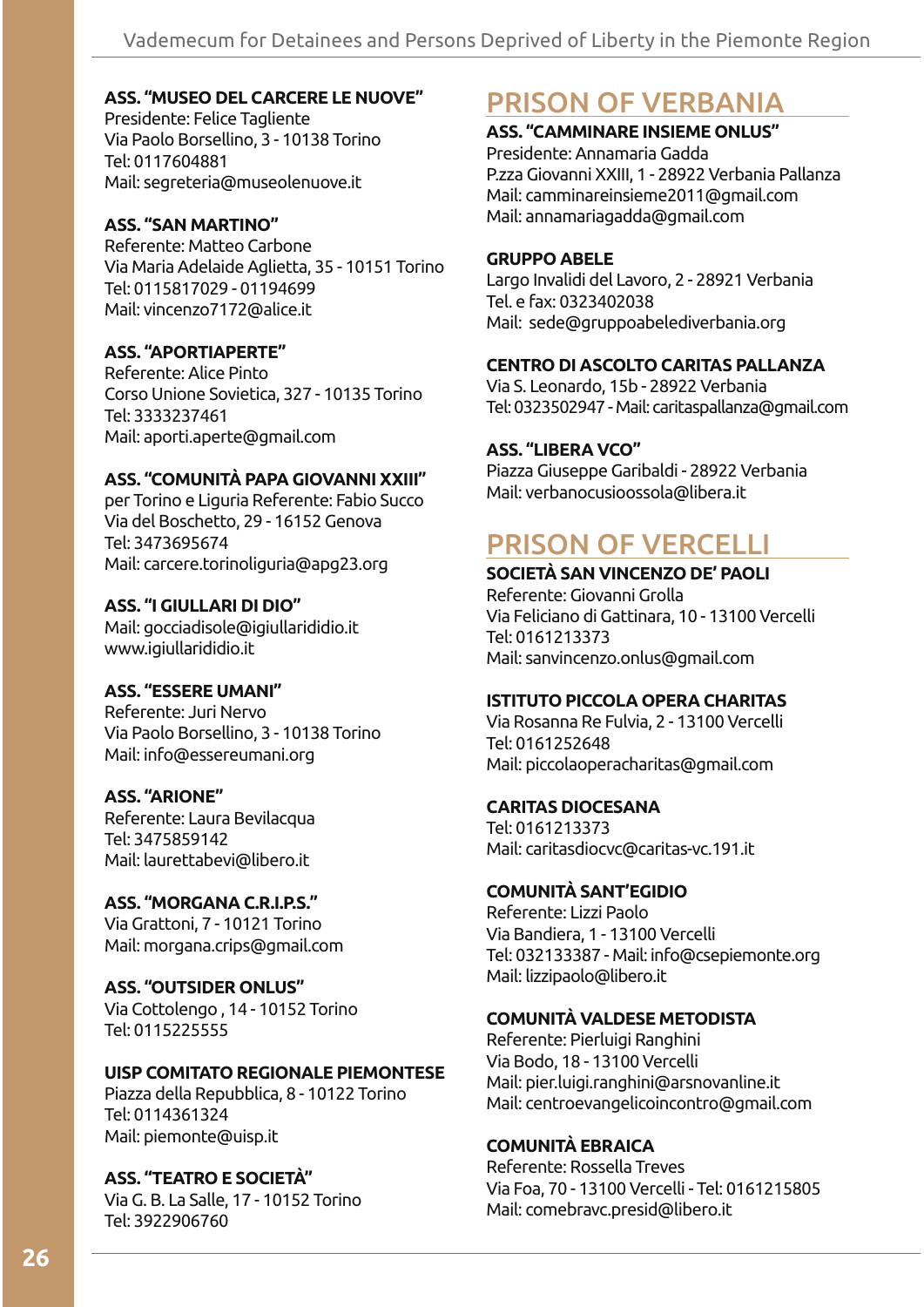#### **TESTIMONI DI GEOVA**

Referente: Gianfranco Guerrieri - Loredano Macco Sala del Regno: Via Leblis, 1 - 13100 Vercelli Mail: gurrigf61@libero.it Mail: loredanomacco47@gmail.com

#### **BUDDHISTI SOKA GAKKAI**

Referente: Davide Petrarchin Mail: willems@inwind.it

#### **COMUNITÀ ISLAMICA**

Referente: Aisha Badji - Hajib Mohamed Mail: badjiaisha@gmail.com Mail: mohamed.ya94@gmail.com

#### **ANOLF CISL (ASS. NAZ. OLTRE LE FRONTIERE)**

Referente: Nadia Mazziero Mail: anolf vercelli@cisl.it

#### **ASS. "OLTRE LA BREZZA"**

Sede legale: Via G.Leopardi, 39 - 10093 Collegno Samantha Zutta - Mail: samanthazutta@libero.it Lucia Sartoris - Mail: ikavci2006@libero.it Mail: associazionelabrezza@hotmail.it

#### **COORDINAMENTO ESTERNO VOLONTARI GIUSTIZIA "COESVO"**

Maria Teresa Neato - Pier Luigi Corrain Mail: coesvo@libero.it

# FURTHER REFERENCES

#### **ASS. VALDOSTANA VOLONT. CARC. ONLUS** Referente: Maurizio Bergamin Mail: avvc.onlus@gmail.com

**TELEFONO ROSA**

Via Assietta, 13 - 10128 Torino Tel: 011530666

#### **TELEFONO AMICO TORINO**

Segreteria c/o Mondo-X Corso Unione Sovietica, 214/A - 10121 Torino Tel: 0113195252 Mail: info@telefonoamicotorino.it

#### **TELEFONO AMICO RIVOLI**

Tel: 0299777 Mail: amici@internetamico.net

## **TELEFONO AZZURRO TORINO**

Corso Rosselli, 128/A - 10141 Torino Tel: 0114367980

#### **PATRONATO ACLI PIEMONTE**

Via Perrone, 3 bis/a - 10121 Torino Tel. 0115712711 - Fax 1782267673 Mail: torino@patronato.acli.it www.patronato.aclipiemonte.it

#### **DIFENSORE CIVICO DI ANTIGONE**

Via Monti di Pietralata - 00157 Roma Tel: 06 45113000 Mail: difensorecivico@associazioneantigone.it

#### **TRIBUNALE PER I DIRITTI DEL MALATO**

Via Cavour, 31 - 10121 Torino Tel: 0118177075 Mail: citpiemonte@gmail.com Mail: tdm@cittadinanzattivapiemonte.org

#### **DIFENSORE CIVICO DELLA REG. PIEMONTE**

Via San Francesco d'Assisi, 35 - 10121 Torino Tel: 0115757387 - Fax: 0115757386 Mail: difensore.civico@cert.cr.piemonte.it

#### **LIBERA PIEMONTE**

Corso Trapani, 91/B - 10141 Torino Tel: 0113841081 Mail: info@liberapiemonte.it

#### **ASS. BAMBINI SENZA SBARRE**

Via Antonio Baldissera, 1 - 20129 Milano Tel: 02711998 Mail: associazione@bambinisenzasbarre.org

#### **OPERA PIA BAROLO**

Via Cottolengo, 22 - 10152 Torino Tel: 0112636111 Mail: info@palazzobarolo.it



This list does not include organizations with profit activities, even if they are very active in prison and in rehabilitation programmes.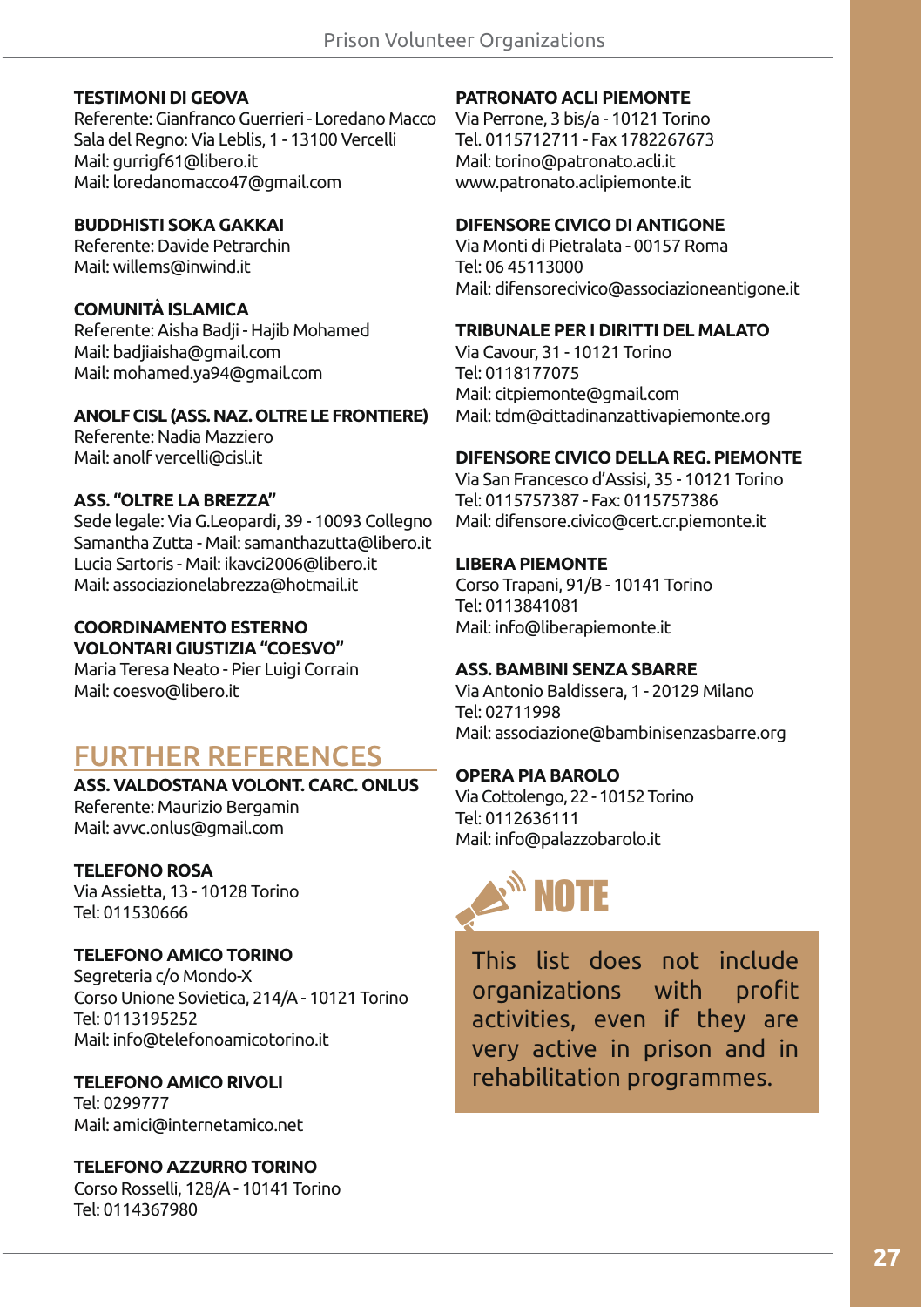# Centri per l'Impiego Public Employment Services

# What they are

Public Employment Services ("Centri per l'Impiego") are the authorities that connect jobseekers with employers, performing functions and duties assigned to them by Legislative Decree 469/1997.

# What they do

Public Employment Services help match supply and demand on the labour market through information, training, placement and active support services.

Offices are located throughout Italy. In Piemonte, there are thirty offices and some branch offices to serve closer individuals and companies.

# ALESSANDRIA

**Centro per l'Impiego di Acqui Terme** Via Crispi, 15 - Tel: 0144322014 cpi.acqui@provincia.alessandria.it

#### **Centro per l'Impiego di Alessandria** Via Cavour, 17 - Tel: 0131303370 cpi.alessandria@provincia.alessandria.it

**Centro per l'Impiego di Casale M.to** Via Magnocavallo, 11/13 - Tel: 0142452394 cpi.casale@provincia.alessandria.it

**Centro per l'Impiego di Novi Ligure**  Via Oneto, 29 - Tel: 01432374 cpi.novi@provincia.alessandria.it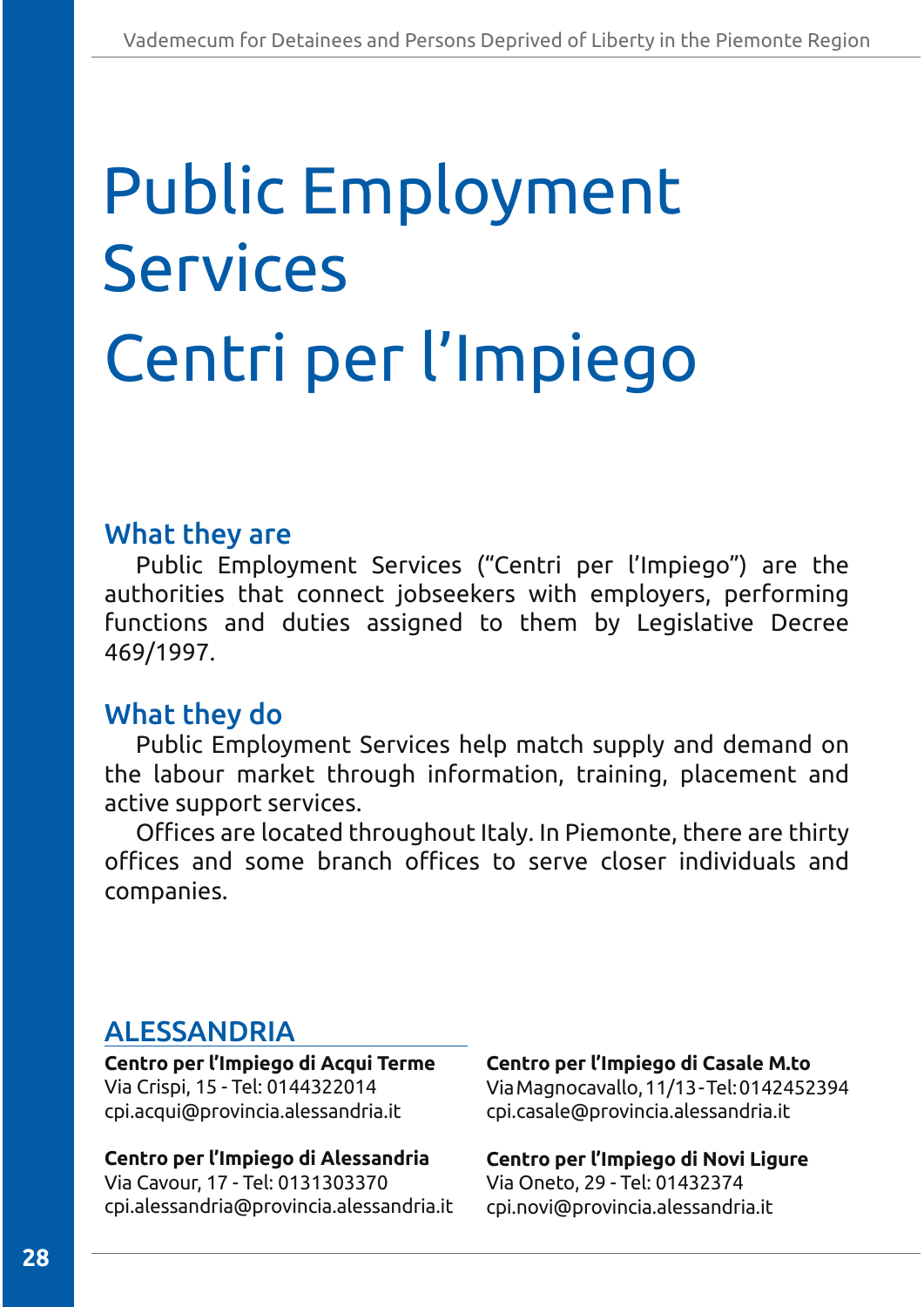### **Centro per l'Impiego di Tortona**

Via Marsala, 22 - Tel: 0131861402 cpi.tortona@provincia.alessandria.it

### **Centro per l'Impiego di Asti**

Corso Dante, 31 - Tel: 0141433401 ci.asti@provincia.asti.it

# BIELLA

### **Centro per l'Impiego di Biella**

Via Maestri del Commercio, 6 Tel: 0158480650 cpi.segreteria@provincia.biella.it

# **CUNEO**

### **Centro per l'Impiego di Cuneo**

Via G.B. Bongioanni, 20 - Tel: 0171698249 impiego.cuneo@provincia.cuneo.it

## **Centro per l'Impiego di Alba**

Via Acqui, 15 - Tel: 0173440290 impiego.alba@provincia.cuneo.it

### **Centro per l'Impiego di Alba Sede Decentrata Bra**

Via Vittone, 25/57 - Tel: 0172412226 impiego.alba.bra@provincia.cuneo.it

### **Centro per l'Impiego di Fossano**

L.go Camilla Bonari, 7 - Tel: 0172695478 impiego.fossano@provincia.cuneo.it

#### **Centro per l'Impiego di Fossano Sede Decentrata Savigliano**

Corso Roma, 111 - Tel: 0172712349 impiego.fossano.savi@provincia.cuneo.it

**Centro per l'Impiego di Mondovì** Corso Statuto, 13 - Tel: 017442305 impiego.mondovi@provincia.cuneo.it

### **Centro per l'Impiego di Saluzzo**

Regione Ruata Re, 10 - Tel: 017542732 impiego.saluzzo@provincia.cuneo.it

# TORINO

**Centro per l'Impiego di Torino Nord** Via Bologna, 153 - Tel: 0118614800 imptori@cittametropolitana.torino.it

## **Centro per l'Impiego di Torino Sud**

Via Castelgomberto, 75 Tel: 0118614110 impcast@cittametropolitana.torino.it

## **Centro per l'Impiego di Ciriè**

Via Banna, 14 - Tel: 0119225111 impciri@cittametropolitana.torino.it

## **Centro per l'Impiego di Chieri**

Via V. Emanuele II, 1 - Tel: 0119403711 impchie@cittametropolitana.torino.it

## **Centro per l'Impiego di Chivasso**

Via Lungo P.zza D'Armi, 6 - Tel: 0119177411 impchiv@cittametropolitana.torino.it

## **Centro per l'Impiego di Cuorgnè**

Via Ivrea, 100 - Tel: 0124605411 impcuor@cittametropolitana.torino.it

### **Centro per l'Impiego di Ivrea**

C.so Vercelli, 138 - Tel: 0125235911 impivre@cittametropolitana.torino.it

### **Centro per l'Impiego di Moncalieri**

Corso Savona, 10/D - Tel: 0116480211 impmonc@cittametropolitana.torino.it

#### **Centro per l'Impiego di Moncalieri Sede Decentrata Carmagnola**

Piazza IV Martiri, 22 - Tel: 0119717111 impcarm@cittametropolitana.torino.it

## **Centro per l'Impiego di Orbassano**

Strada Rivalta, 14 - Tel: 0119001411 imporba@cittametropolitana.torino.it

## **Centro per l'Impiego di Pinerolo**

C.so Torino 324 - Tel: 0121325711 imppine@cittametropolitana.torino.it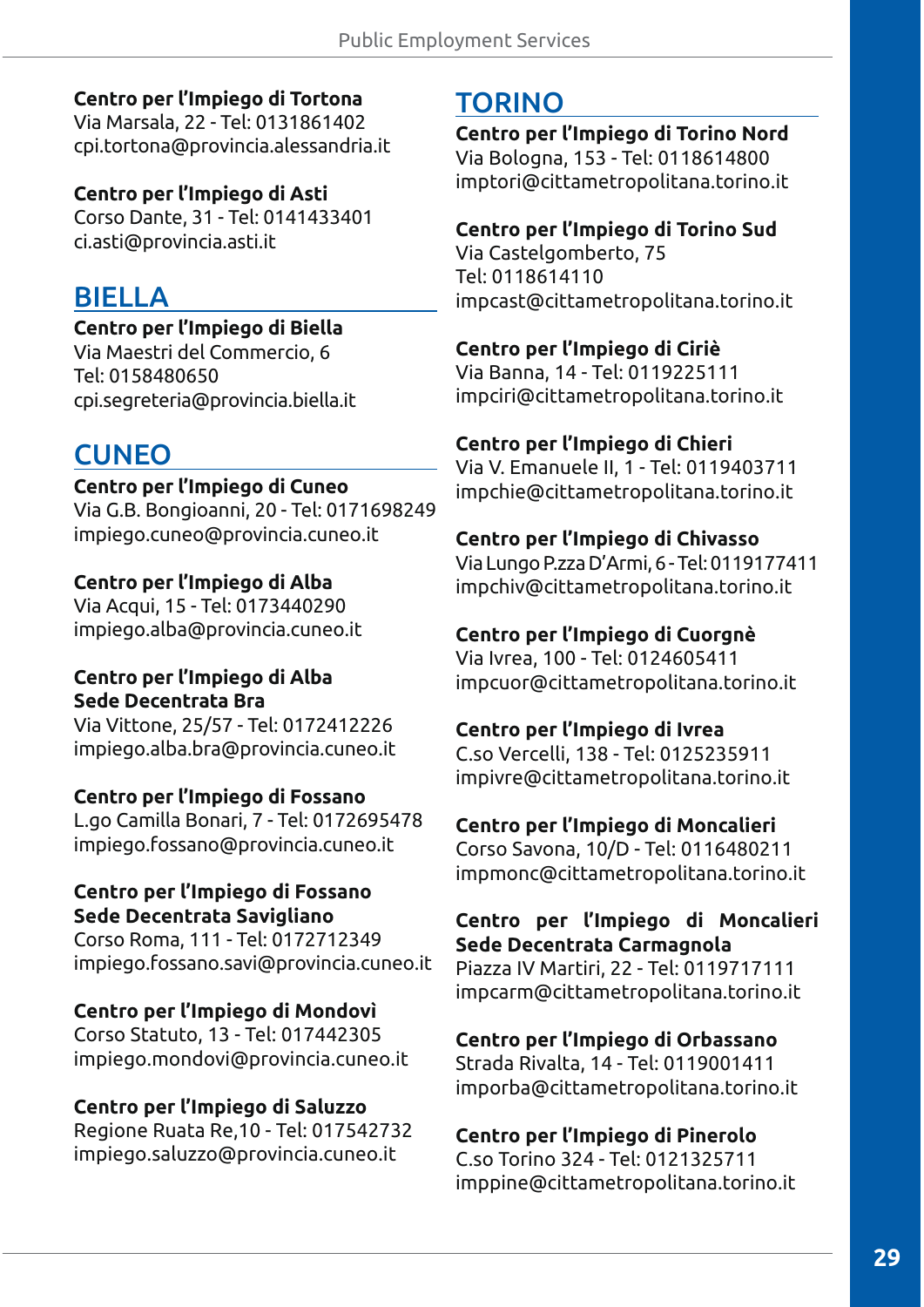#### **Centro per l'Impiego di Rivoli**

Via Dora Riparia 4, Cascine Vica Tel: 0119505211 imprivo@cittametropolitana.torino.it

## **Centro per l'Impiego di Settimo T.se**

Via Roma 3 - Tel: 0118169611 impsett@cittametropolitana.torino.it

### **Centro per l'Impiego di Susa**

Via Martiri della Libertà, 6 Tel. 0122648011 impsusa@cittametropolitana.torino.it

### **Centro per l'Impiego di Venaria**

Via Leonardo da Vinci 50 Tel: 0114596511 impvena@cittametropolitana.torino.it

# NOVARA

#### **Centro per l'Impiego di Novara**

Via S. Francesco d'Assisi, 12/A Tel: 0321378650 cpi.novara@provincia.novara.it

#### **Centro per l'Impiego di Borgomanero**

Via Ugo Foscolo, 10 - Tel: 0322865211 cpi.borgomanero@provincia.novara.it

## **VERCELLI**

**Centro per l'Impiego di Vercelli**  Piazza Roma, 17 - Tel: 0161252775 cpi.vercelli@provincia.vercelli.it

#### **Centro per l'Impiego di Borgosesia**

Viale Varallo, 35 - Tel: 016322200 cpi.borgosesia@provincia.vercelli.it

# **VERBANO - CUSIO OSSOLA**

**Centro per l'Impiego di Omegna** Via IV Novembre, 37 - Tel: 032361527 **Centro per l'Impiego di Omegna Sede Decentrata Domodossola** C.so Ferraris, 49 - Tel: 0324242371

### **Centro per l'Impiego di Omegna Sede Decentrata Verbania**

P.zza città Gemellate, 27 Tel: 0323407454 centroimpiego@provincia.verbania.it



The Directorate for Social Cohesion of the Piemonte Regional Government has implemented special vouchers called "buono per servizi al lavoro" aimed at promoting the professional integration for disadvantaged persons. Among the beneficiaries: persons under judicial measures, including convicted who have maximum six month left of prison or admitted to alternative detention measures or to external work; persons undergoing psychiatric treatment and former patients of psychiatric hospitals, including judicial ones; former detainees who have finished serving their conviction for no more than five years after the end of their detention. Requirements: be resident in Piemonte (foreigners need residence permit); be unemployed or have a job with an income lower than the minimum income excluded from taxation.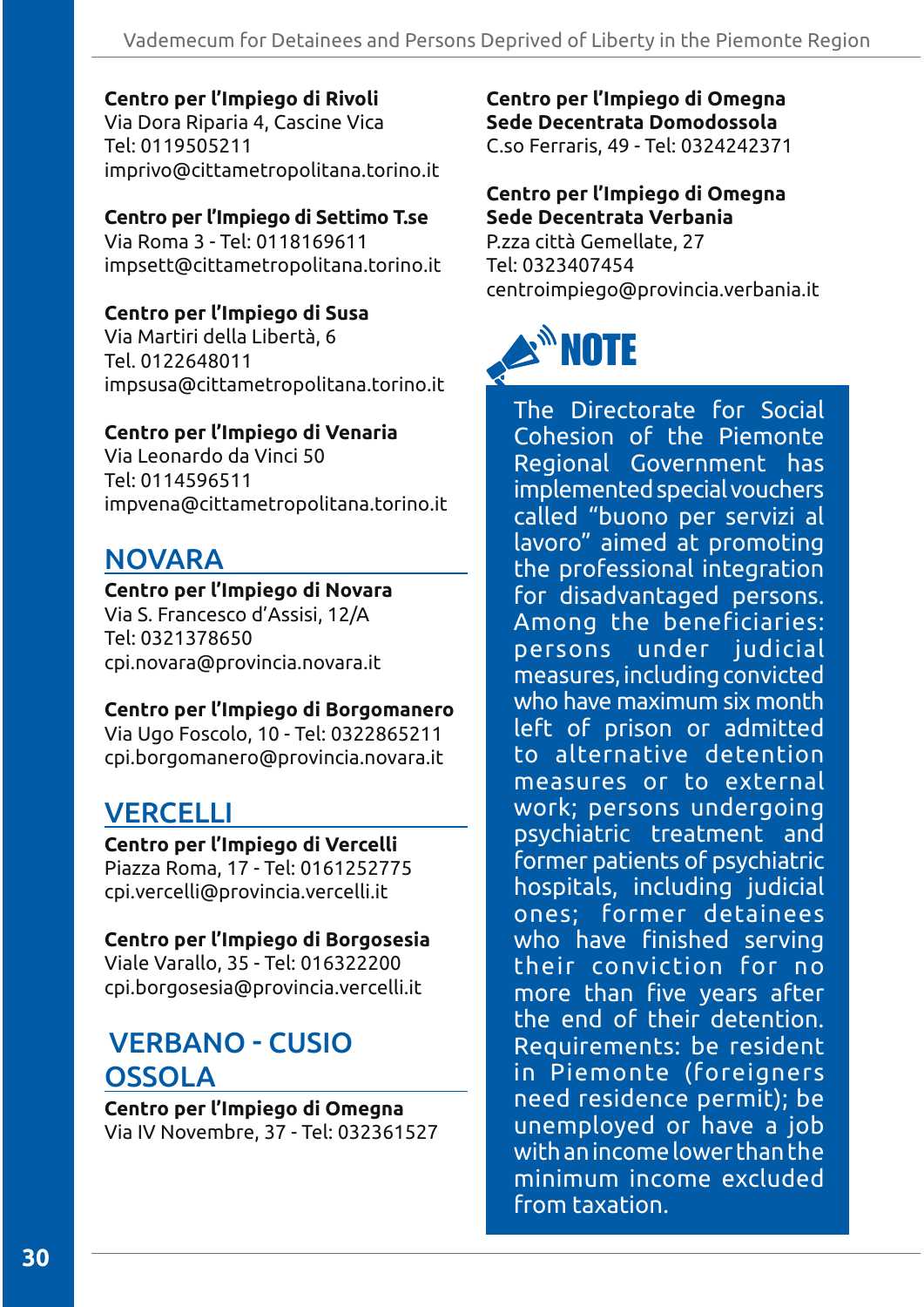# Comitato regionale per i diritti umani Regional Committee for Human Rights

# What it is

The Committee for Human Rights is a consultative body of the Piemonte Regional Parliament. It is aimed at promoting the protection of human rights, with special focus on the right to self-determination of peoples.

# What it does

It submits proposals to the Regional Parliament concerning respect and protection of human rights. It collaborates with national and international non-governmental organizations, which recognize themselves in the principles of international solidarity and are engaged in the protection of human rights.

**Comitato regionale per i diritti umani** Via Alfieri, 15 - 10121 Torino Tel: 0115757079 - Fax: 0115757365 diritti.umani@cr.piemonte.it

IMPORTANT: article 27 of the Italian Constitution states: "Punishments may not be inhuman and shall aim at re-educating the convicted".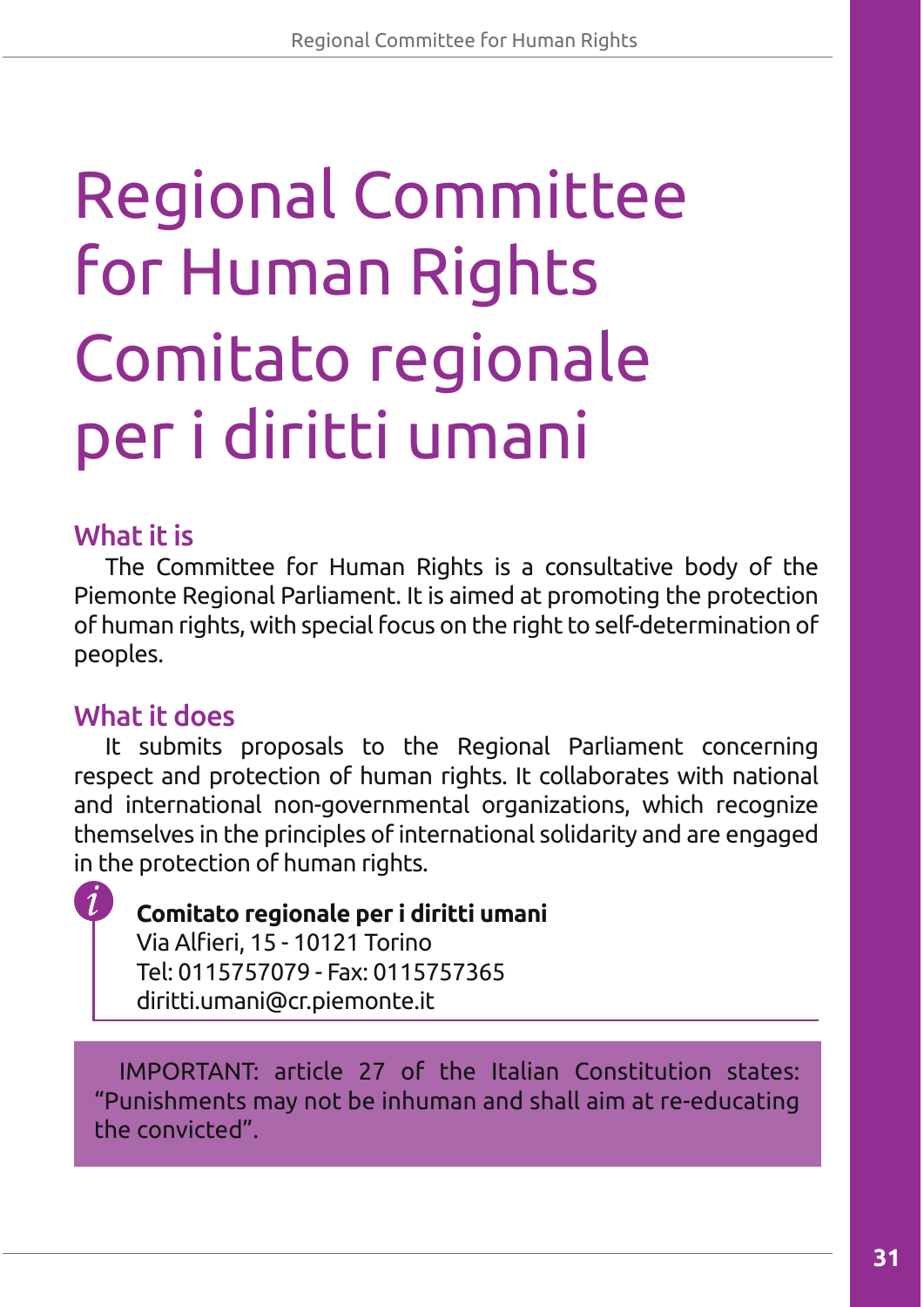| <b>Notes</b> |  |
|--------------|--|
|--------------|--|

|  |  | ۰ |
|--|--|---|
|  |  |   |
|  |  |   |
|  |  |   |
|  |  |   |
|  |  |   |